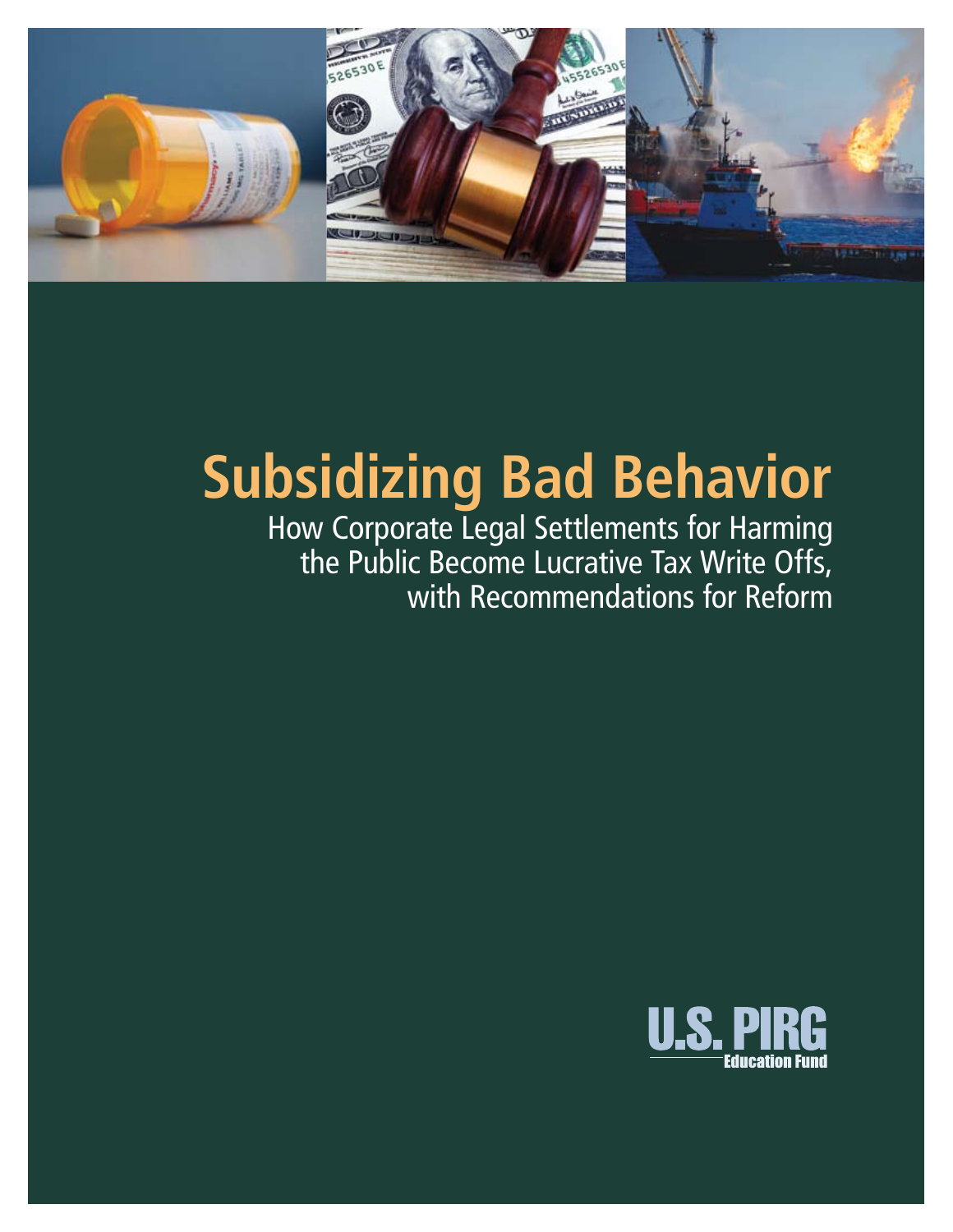

www.uspirgedfund.org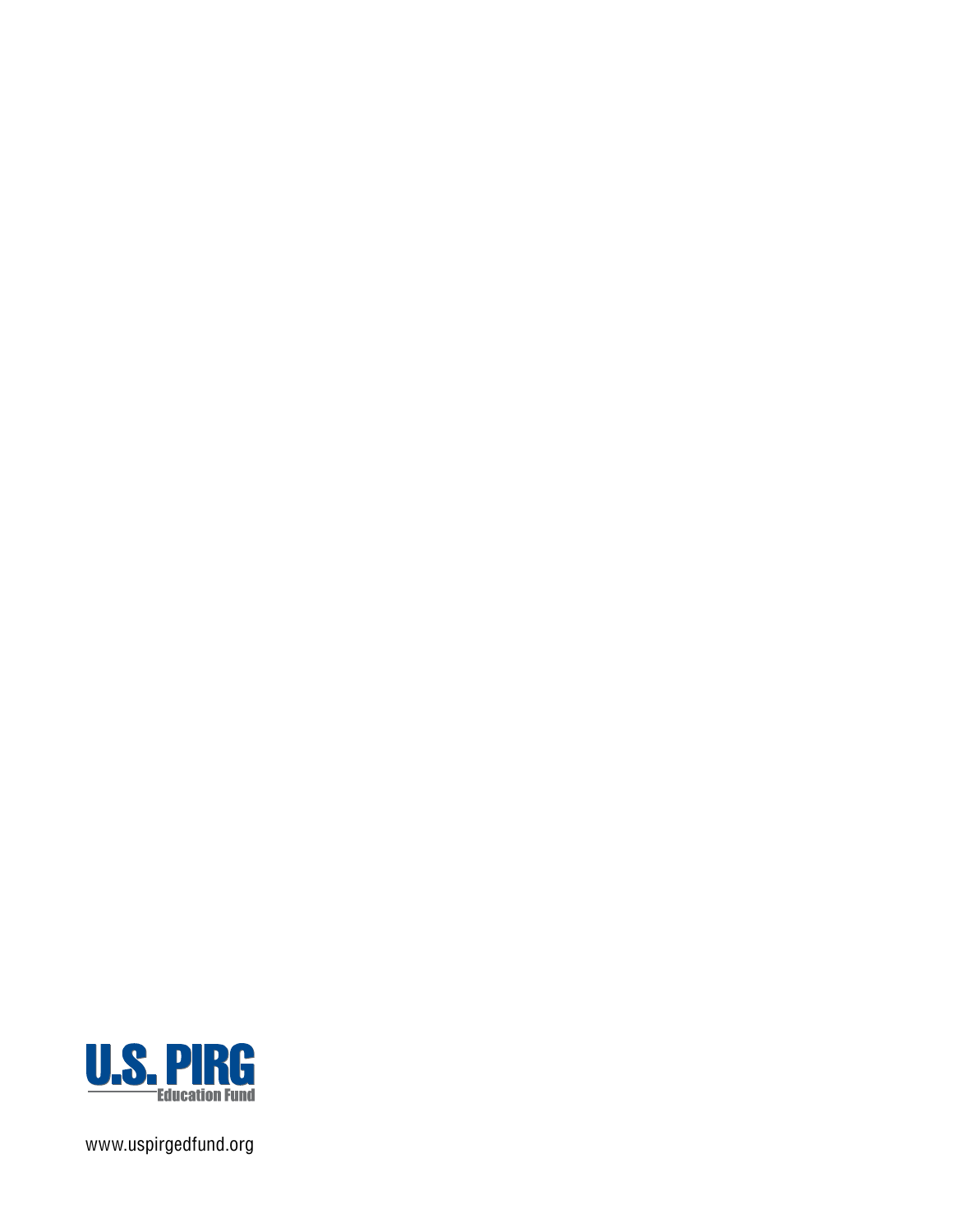# Subsidizing Bad Behavior

How Corporate Legal Settlements for Harming the Public Become Lucrative Tax Write Offs, with Recommendations for Reform



Phineas Baxandall and Ryan Pierannunzi, U.S. PIRG Education Fund

January 2013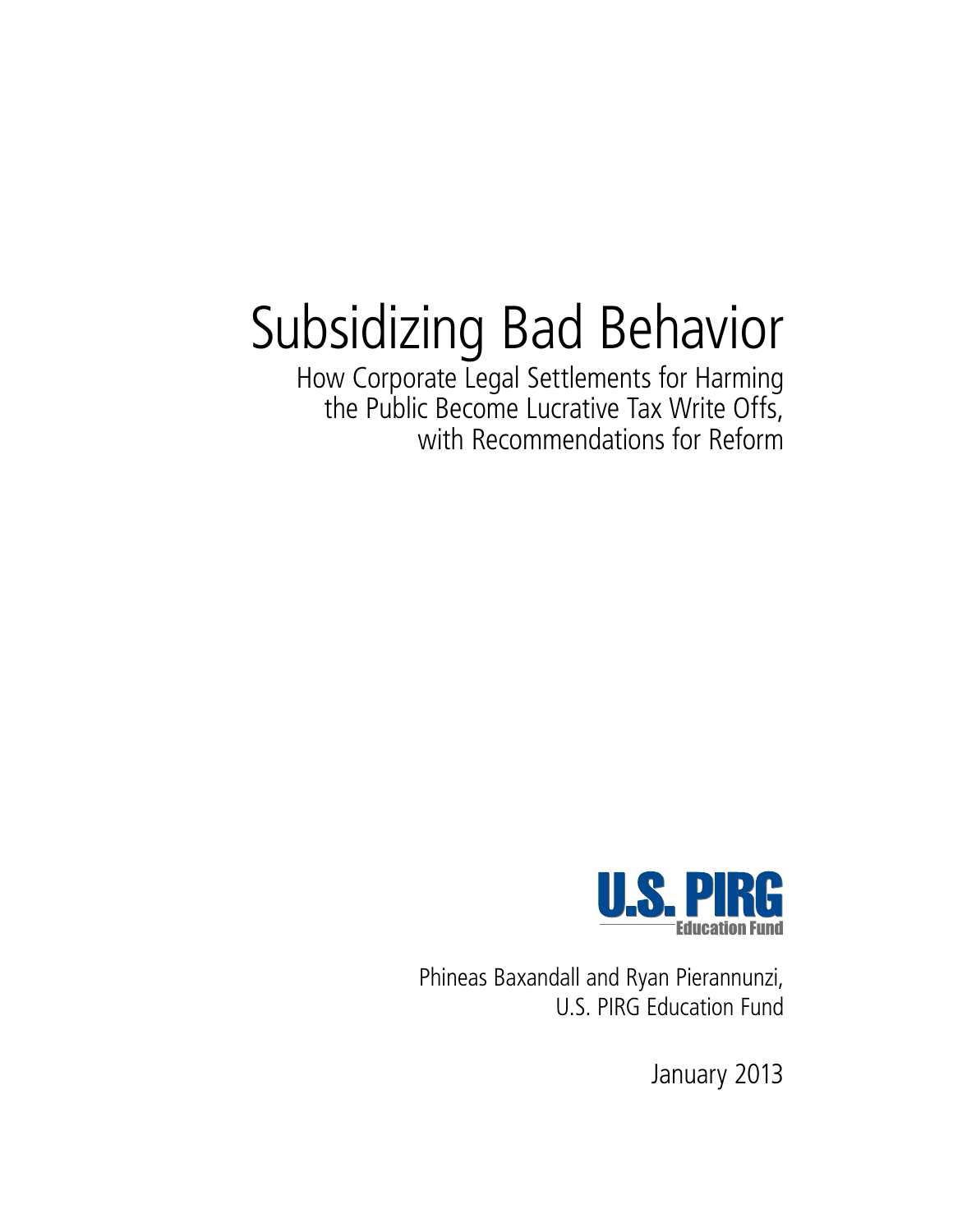## Acknowledgments

The authors thank Peter Enrich, Professor of Law at the Northeastern University School of Law, and James Puckett, Assistant Professor of Law at the Penn State University Dickinson School of Law, for their thoughtful review of this report.

The authors bear any responsibility for factual errors. The recommendations are those of U.S. PIRG Education Fund. The views expressed in this report are those of the authors and do not necessarily reflect the views of our funders or those who provided review.

Copyright 2013 U.S. PIRG Education Fund

With public debate around important issues often dominated by special interests pursuing their own narrow agendas, U.S. PIRG Education Fund offers an independent voice that works on behalf of the public interest. U.S. PIRG Education Fund, a  $501(c)(3)$  organization, works to protect consumers and promote good government. We investigate problems, craft solutions, educate the public, and offer Americans meaningful opportunities for civic participation. For more information, please visit our website at www.uspirgedfund.org.

Design and layout: Harriet Eckstein Graphic Design

Cover photos: *Prescription drug bottle*, Charles Williams, Creative Commons; *Gavel*, Slobo Mitic, iStockphoto.com; *BP Deepwater Horizon explosion*, courtesy of NOAA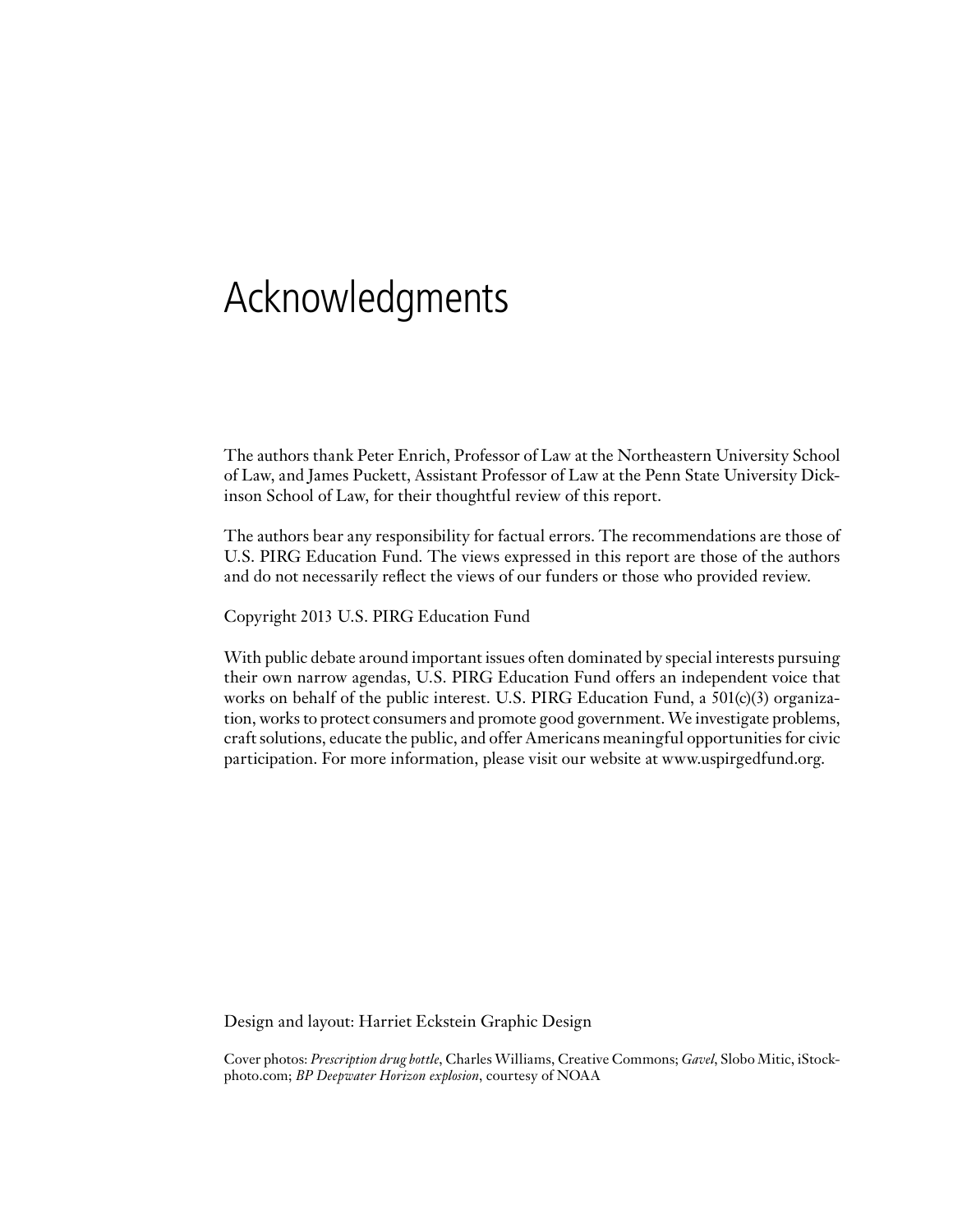### Executive Summary

P's recent \$4.5 billion legal settlement<br>
with the Justice Department for its<br>
misdeeds in the Gulf oil spill was<br>
historic for being the largest ever criminal with the Justice Department for its misdeeds in the Gulf oil spill was historic for being the largest ever criminal settlement. But it was historic for another reason as well—none of it is allowed to be tax deductible. Unfortunately, too many settlements for wrongdoing end up as tax deductions.

Corporations accused of wrongdoing commonly settle legal disputes with government regulators out of court. Doing so allows both the company and the government to avoid going to trial and the agency gets to appear as if it is teaching the company a lesson for its misdeeds. However, very often the corporations deduct the costs of the settlement on their taxes as an ordinary business expense, shifting a significant portion of the burden onto ordinary taxpayers to pick up the tab. Especially when Congress is struggling to reduce budget shortfalls, every dollar that corporate wrongdoers avoid paying by deducting a settlement must be made up for through higher tax rates for others, cuts to public programs, or an increase in the national debt.

Taxpayers should not subsidize BP's recklessness and deception in the Gulf, big banks' costly tampering with interest rates in the Libor scandal, or other wrongdoing.

The law clearly states that punitive penalties and fines issued by government agencies are *not* tax-deductible, but agencies that negotiate settlements all too rarely make clear what portion of a settlement should be regarded as punitive. Corporate tax lawyers can take advantage of this ambiguity by acting as if none of the settlement was meant to be punishment for misdeeds. The Internal Revenue Service is ill prepared to challenge these claims, and taxpayers end up holding the bag.

To help ensure that corporate wrongdoing is not publicly subsidized and that taxpayers are not saddled with the burden, U.S. PIRG offers the following policy recommendations that could save billions of dollars each year:

• The President should instruct federal regulatory bodies to assume full responsibility for determining the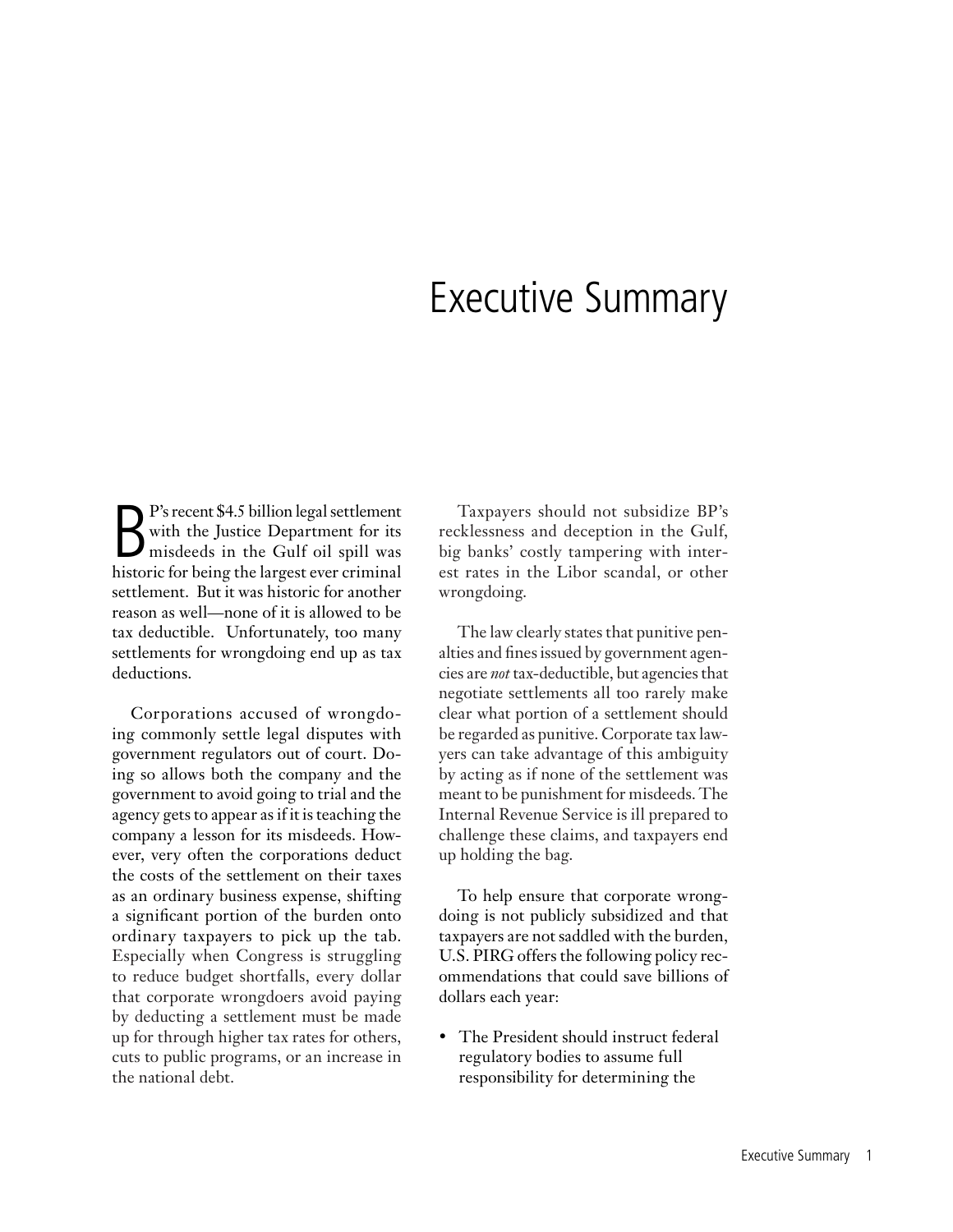extent to which settlement payments are punitive and therefore nondeductible.

- Congress should clarify ambiguities in law and require settlement payments to be designated in ways that will have clear consequences for whether those payments are deductible or non-deductible.
- Agencies should disallow tax deductibility of settlement payments when companies wrongly treat public harm as an acceptable business risk. In cases where company costs truly are incurred from normal business activities, regulators should clearly define and distinguish, in the settlements, between the agreed-upon punitive payments which will not be taxdeductible and normal costs of doing business.
- Agencies should be instructed to publicize the expected after-tax amounts of settlements, which would more accurately report the net penalty that will be paid by the corporation. This is a matter of truth in advertising. Likewise, any company's public statements about the settlement should

list how much of the settlement the company would likely pay *after* taxes.

- Any publicly traded corporations that deduct part or whole of a settlement with federal agencies should be required to provide brief justification for deducting such expenses on their annual filings with the Securities and Exchange Commission (SEC).
- The Internal Revenue Service should continue its progress towards comprehensive information sharing with federal agencies to help agencies designate what can be tax deductible and to establish standard procedures to determine the tax treatment of settlements. The IRS should likewise develop a system of communicating with state and local governments to ensure that settlements negotiated by these entities receive proper federal tax treatment.
- • Following the recommendations of the past three administrations, Congress should prohibit the tax deduction of punitive settlement payments to *private* parties. At present, this prohibition is only for settlement costs paid to the government.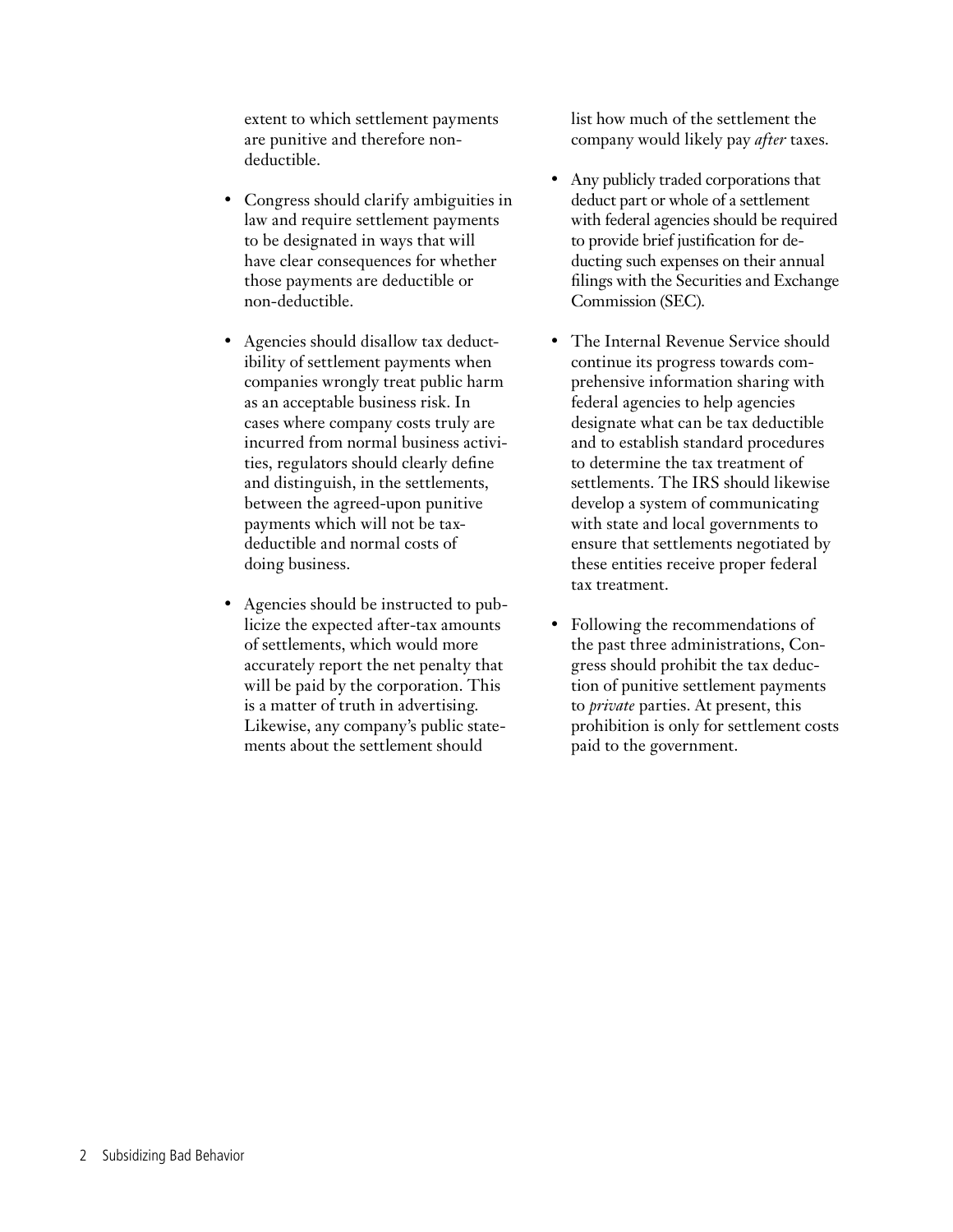## Introduction

This past year, we have seen some of<br>the world's largest and most profitable<br>corporations agree to large financial<br>settlements with federal agencies, states his past year, we have seen some of the world's largest and most profitable corporations agree to large financial and other parties to resolve charges of abuse ranging from interest rate manipulation<sup>1</sup> and fraudulent practices by pharmaceutical companies<sup>2</sup> to flouting sanctions against Iran and Cuba<sup>3</sup> and levying illegal late fees on credit card holders.<sup>4</sup> Just since 2009, Bank of America alone has spent over \$29 billion on settlements.<sup>5</sup>

Settlements are often touted as a winwin for everyone. In doing so, the company and the government avoid going to trial, and the agency can agree to some compromise level of payment. Regulatory agencies conserve their limited resources. Companies avoid admission of liability and potentially embarrassing legal proceedings; and both regulators and companies can move on with their lives.

But typically there are hidden downsides to taxpayers and the general public from these settlements. The law has long made clear that when companies pay to settle their liability for a fine or penalty, they are forbidden from deducting such costs from their taxes as a normal business expense. However, the law allows companies to deduct for payments of "compensatory damages" for the results of business risk taking that isn't being punished.<sup>6</sup>

What does this mean in practice? If a delivery company must pay compensation to another auto owner for a collision, it would be treated for tax purposes as a normal business expense which may be deducted—no matter how reckless the driving. But if a public agency finds that the company disregards safety requirements, and punishes the company by issuing a fine, the resulting payments should not be deducted as ordinary business expenses. It's not only when companies pay fines or penalties to public agencies that companies are forbidden from deducting their costs. The law states that the "amounts paid in settlement of the taxpayer's actual *or potential* liability for a fine or penalty (civil or criminal)" are not deductible.7 Thus, if a company charged with wrongdoing settles with a government agency over charges that could have resulted in a fine or penalty,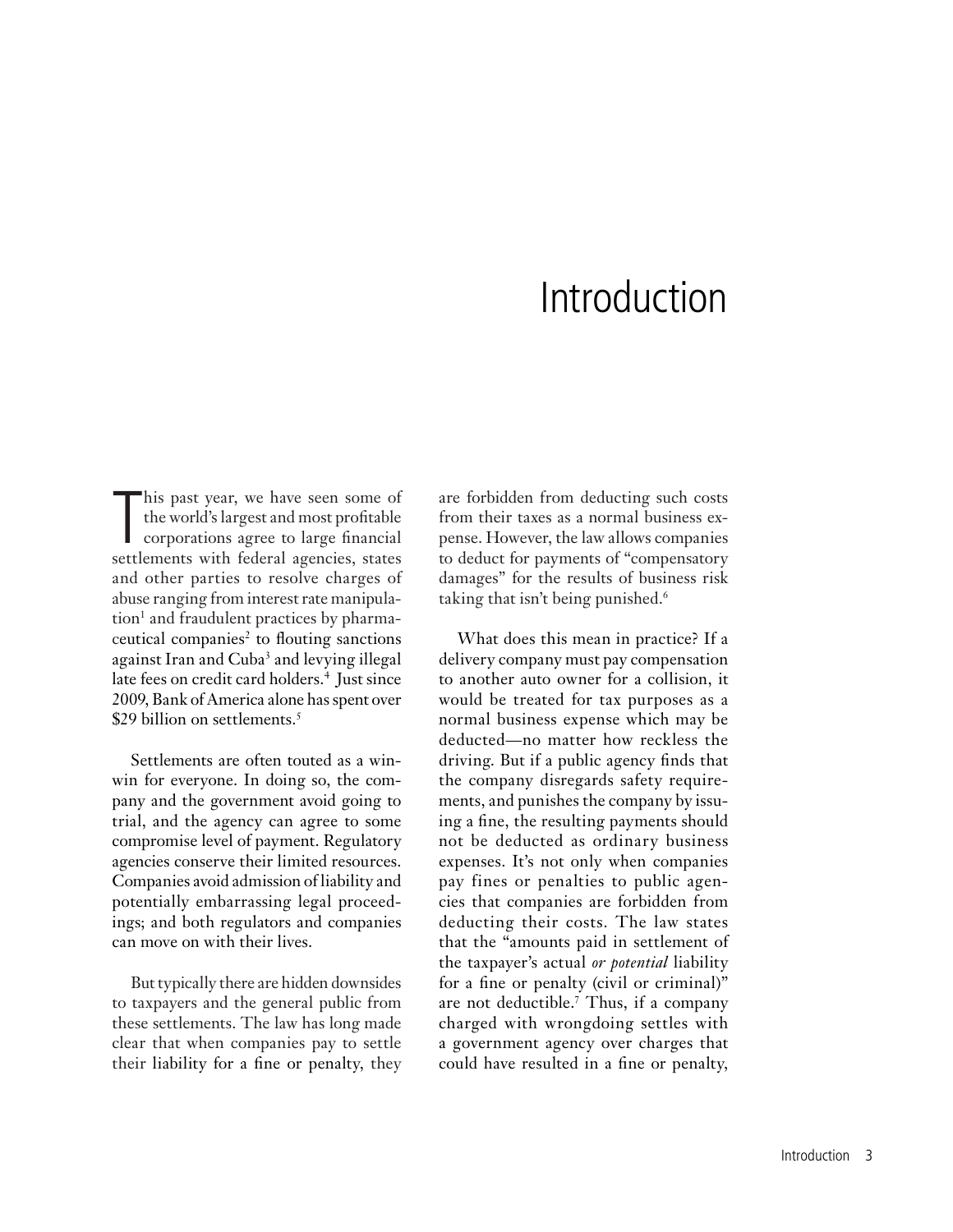then the portion of the settlement meant to be punishment for wrongdoing should not be deductible.

For smaller penalties and fines that agencies simply levy on companies for wrongdoing, the prohibition on deducting them from taxes has been straight forward. But tax deductibility has been more complicated for larger penalties where agencies typically negotiate the terms with the company facing those sanctions. Although the law makes clear that settlements over potential fines and penalties are nondeductible, companies can assert that settlement amounts were not in place of potential fines or penalties but rather in place of compensatory damages or restitution in the course of doing business. In that case, the company is permitted to deduct the settlement costs.

A large tax deduction from a settlement can be very valuable even if a company would not report taxable profits that year. Companies can "carry forward" their taxable losses to future years and thus eliminate future taxes, even if they would not pay taxes in the present year. Likewise, companies can sometimes apply these losses backward to eliminate tax liability from up to two years previously.

Unfortunately, agencies often fail to explicitly define what portions of a settlement are intended as punishment. Corporations take full advantage of this ambiguity to deduct large portions or even the entirety of settlements, and effectively shift much of the burden back onto taxpayers and the government. Even when a corporation pays a fine for violating a law it may still deduct the cost from its taxable income—and thereby reduce its tax bill—by arguing that the payment was "compensatory" rather than "punitive."8

Looking at the larger picture, when a company negotiates a tax-deductible settlement for its misdeeds, the public loses four times over. First, the public suffers the direct impact of corporate wrongdoing. Second, taxpayers are forced to shoulder part of the amount of the penalty because the public must cover the forgone revenue by raising tax rates, cutting public programs, or adding to the national debt. Third, future deterrence of corporate wrongdoing is weakened. And fourth, the absence of a trial eliminates opportunities for a public airing of evidence about corporate misdeeds and the lax regulations that can lead to them.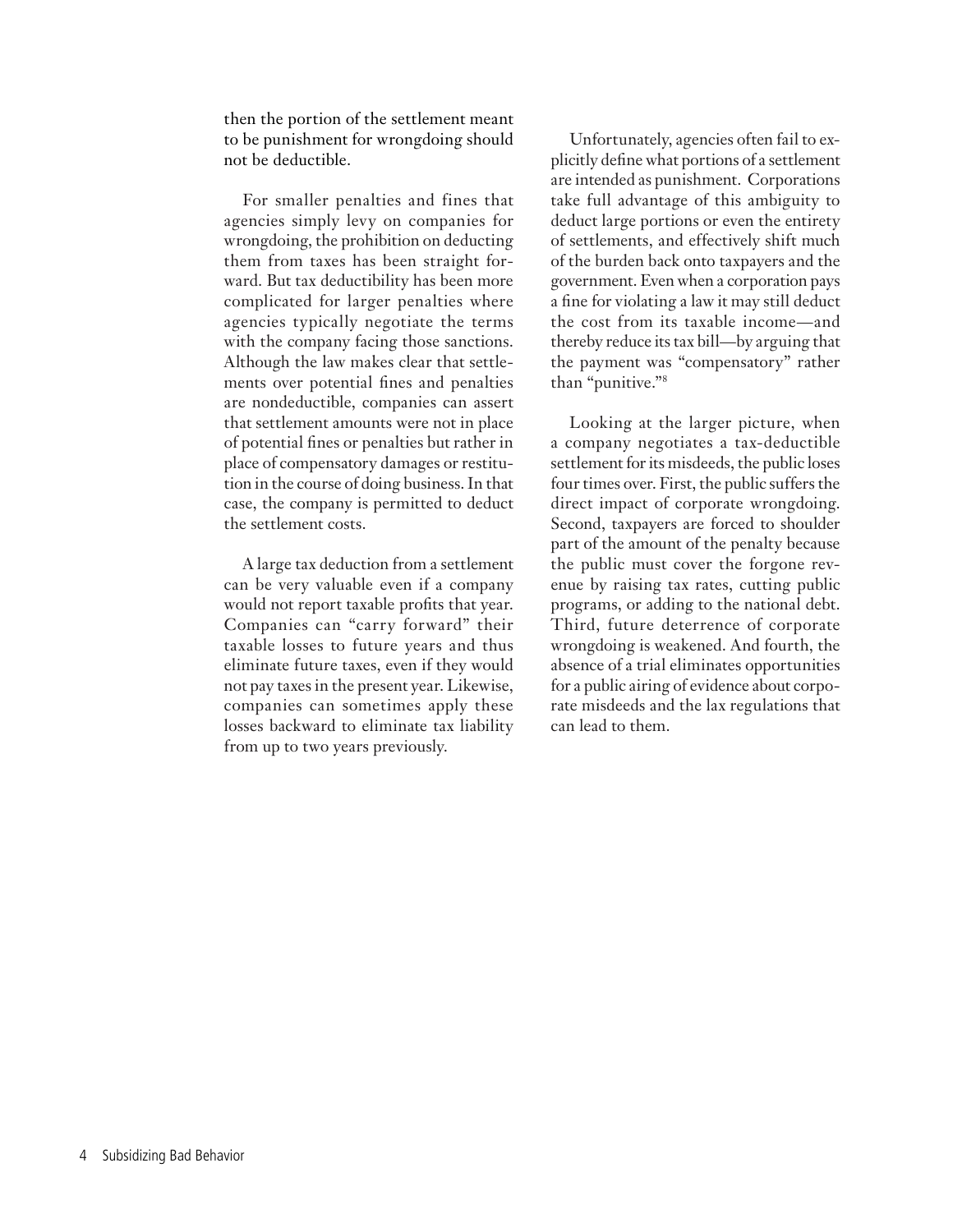### Problems and Movement Toward Reform

#### Corporate Wrongdoers Exploit Ambiguities in the Law

Companies that have committed<br>wrongdoing can shift part of the<br>burden of their penalty onto taxpay-<br>ers by taking advantage of ambiguities in ompanies that have committed wrongdoing can shift part of the burden of their penalty onto taxpaythe law. The Code of Federal Regulations states that payments made to settle a public punishment should not be deducted like a normal business cost. It prohibits the deduction of any "fine or similar penalty paid to…the government of the United States."9 It makes clear that "compensatory damages…paid to a government do not constitute a fine or penalty."10 Thus, if a cleaning company accidentally spills bleach on the rug in a federal government office and must pay to replace it, this compensation *can* be deducted as a normal business risk.

While there can be special exceptions, sorting out which fines or settlements are supposed to be deductible is straightforward analytically. As a general rule, the only payments that are non-deductible are punitive payments made to a public agency or those that are otherwise specified as non-deductible. Fines, penalties and settlement payments can be thought of as falling into four categories, depending on whether they are punitive or not, and whether they are paid to a government or to private parties.

- **1. Private settlement costs that are not punitive are tax deductible.** For example, if a cleaning company destroys a homeowner's rug and they negotiate (or if a judge decides in a lawsuit) that the cleaning company must pay the homeowner, then the amount the company pays is fully taxdeductible.
- **2. Private settlement costs that are punitive are currently deductible,** despite proposals by the last three Presidents and many bills in Congress that sought to change the law. If a cleaning company makes people around town sick and citizens successfully file a class action lawsuit, then the amount the company pays as punishment—like the amount of damages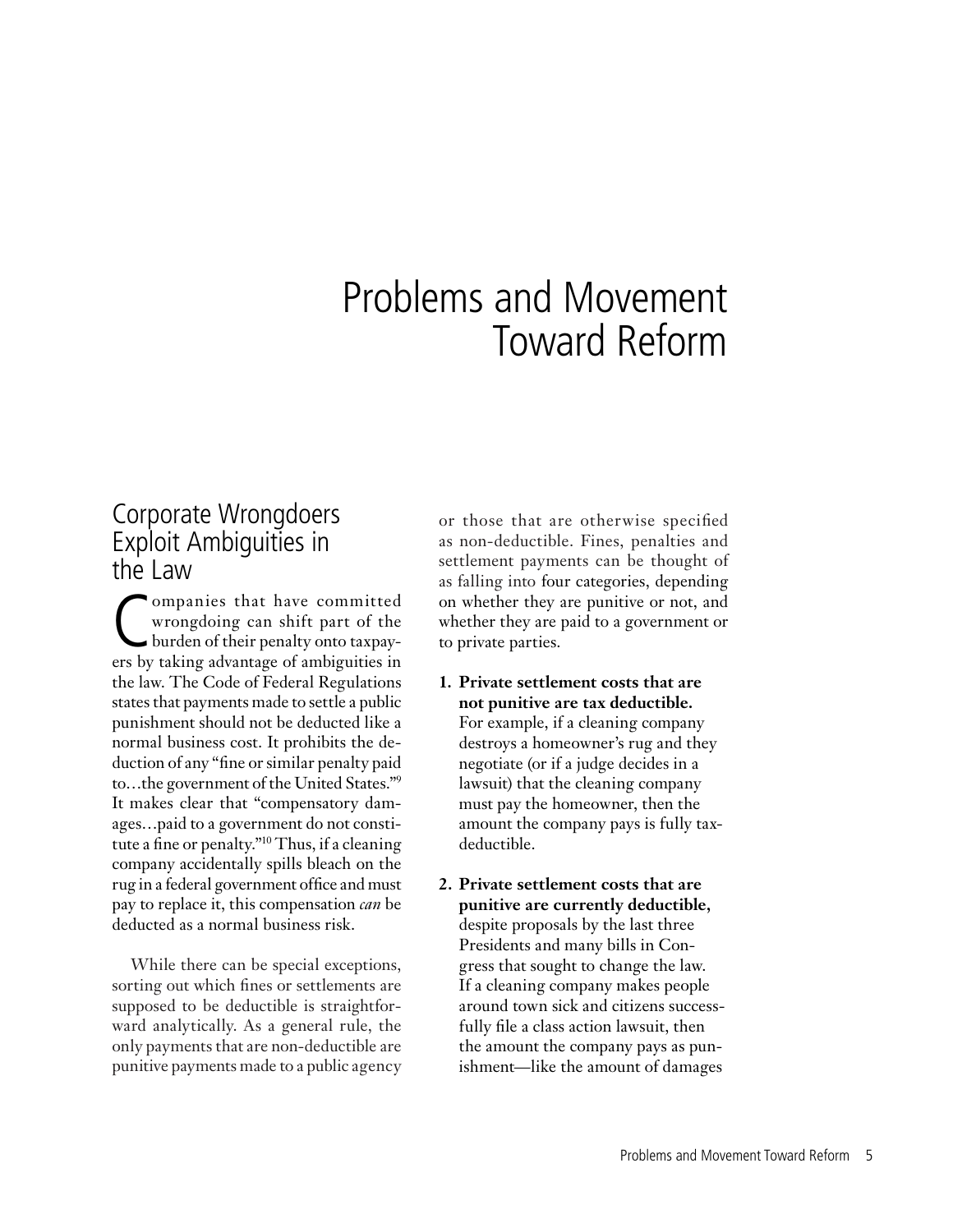|                 | <b>Private settlement</b>   | <b>Public settlement</b>   |
|-----------------|-----------------------------|----------------------------|
| Not punitive    | 1. Private and non-punitive | 3. Public and non-punitive |
| <b>Punitive</b> | 2. Private and punitive     | 4. Public and punitive     |

allotted to compensate the victims—is fully deductible under current law.

- **3. Public settlement costs that are not punitive are fully deductible.** If a cleaning company destroys the rugs at the Department of Motor Vehicles, and then the company's lawyers negotiate that it will pay to replace the rugs, these costs are normal deductible costs for tax purposes.
- **4. Public settlement costs that are punitive are not deductible.** If a cleaning company makes people around town sick and the Environmental Protection Agency charges that the company used chemicals prohibited for cleaning use, and the company's lawyers negotiate a penalty paid to the agency, then this amount should not be deductible. If the settlement agreement also included payments to public or private parties to compensate for specific damages they suffered—for closing their offices temporarily, for instance—then that portion of the settlement is taxdeductible.

#### The Justice Department Protects Taxpayers with Second BP Settlement

Should the damage done by the Deepwater Horizon disaster—an event anything but ordinary or unavoidable—be considered an ordinary and necessary business expense, and therefore be tax-deductible?

The tax treatment of BP's earlier settlement and restitution fund for private victims of the spill illustrates the problem of allowing certain settlements to be deductible just because they were compensatory. Two years ago, BP claimed \$10 billion in tax savings by writing off \$37.2 billion put aside for expenses related to the Gulf oil spill disaster.<sup>11</sup> To put this amount in perspective, BP's \$10 billion tax windfall was half the size of the \$20 billion restitution fund that the company established.12 Taxpayers were effectively forced to shoulder the other half.

This wasn't the first time a giant oil company reaped huge rewards by deducting the expenses of its wrongdoing for an oil spill. In the wake of the 1989 Exxon Valdez disaster, Exxon took full advantage of tax deductions to pay only a fraction of its \$1.1 billion settlement.<sup>13</sup>

But a different precedent was set in BP's more recent November 2012 settlements. The Department of Justice announced a \$4 billion settlement with BP, in which the company pled guilty to a number of criminal charges.14 The same day, the SEC announced a \$525 million settlement with BP, resolving charges that the company lied about the rate at which oil was escaping into the Gulf of Mexico.<sup>15</sup> At the Department of Justice press conference, Lanny Breuer, the Assistant Attorney General for the Criminal Division, was asked whether any of the penalties will be deductible.16 His response could not have been clearer:

 "They are not. The Attorney General was very clear that nothing in the criminal settlement could be tax deductible nor could it be an offset to any further civil resolution, and that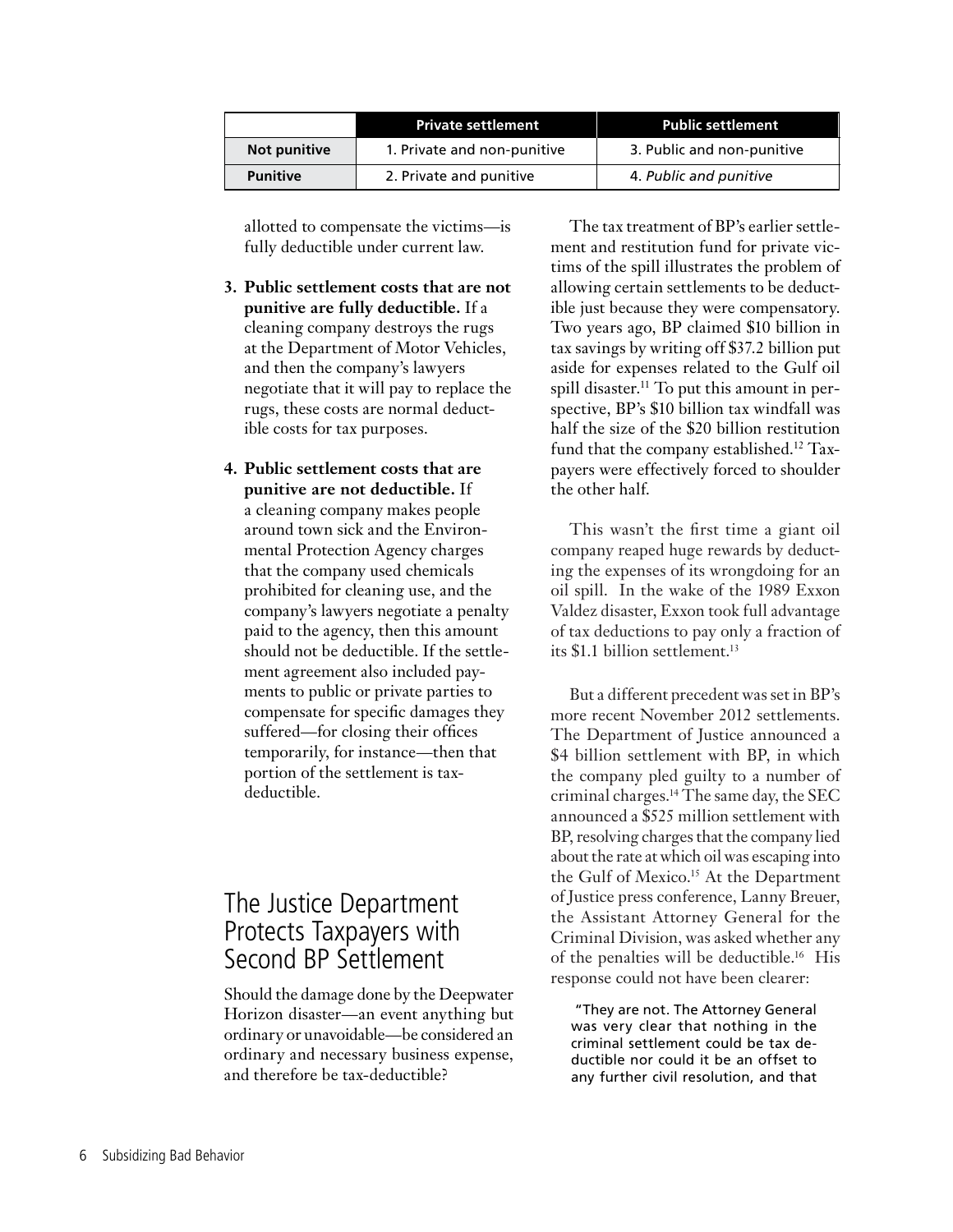was a very explicit term of these agreements at the request of the Attorney General."17

It is not unprecedented for agencies to explicitly forbid tax write-offs of settlements. In fact, in 2003 the SEC instituted a policy requiring that its settlements must include language which makes clear that penalty payments are not tax deductible.18 In keeping with that policy, the SEC required that its \$535 million civil penalty agreement with Goldman Sachs in 2010 would not be deductible.<sup>19</sup> The agreement explicitly states that "the civil penalty shall be treated as a penalty paid to the government for all purposes, including all tax purposes."20 A 2011 settlement between J.P. Morgan Securities and the SEC, totaling \$51.2 million including a \$32 million penalty, contained nearly identical language.<sup>21</sup>

BP's legal struggles are not over. The Department of Justice is charging the company with additional penalties under the Clean Water Act and Oil Pollution Act, with a trial planned to begin in February 2013.22 Under the Clean Water Act, the fine per barrel of oil spilled ranges from \$1,100 to \$4,300, depending on whether gross negligence is proven.23 BP could be liable for up to \$21 billion in fines under the Clean Water Act, and additional fines under the Oil Pollution Act.<sup>24</sup>

The public should watch whether a potential settlement over these federal fines is explicitly non-deductible. Otherwise, the true amount of any settlement amount could be substantially less than the headlines proclaim—and other taxpayers will be left to make up the difference.<sup>25</sup> For example, an \$18 billion tax-deductible settlement could be worth \$6.3 billion in savings for BP, making the true cost \$11.7 billion after the tax consequences are accounted for.

The Department of Justice has not yet stated whether it will seek for future settlements to be non-deductible.

### Fixing the Law

There have been numerous bipartisan proposals in recent years to curtail corporations from claiming penalties and settlements as business expenses. The issue has received the support from across the political spectrum, including Presidents and members of Congress from both parties.

As Robert W. Wood, a legal expert on these issues, has noted, the administrations of Presidents Clinton, Bush, and Obama have all advocated to make punitive damages to private parties non-deductible.<sup>26</sup> The current administration's proposed change came first in a 2009 Treasury Department proposal, which stated that, "no deduction would be allowed for punitive damages paid or incurred by the taxpayer, whether upon a judgment or in settlement of a claim. Where the liability for punitive damages is covered by insurance, such damages paid or incurred by the insurer would be included in the gross income of the insured person. The insurer would be required to report such payments to the insured person and to the Internal Revenue Service."27 The Obama Administration also maintained this proposal in their revenue proposals for fiscal year 2013.28

A variety of members of Congress have also sought to ensure that settlement payments to government agencies not be deducted. In 2003, Senators Chuck Grassley (R-IA), John McCain (R-AZ), and Max Baucus (D-MT) cosponsored the "Government Settlement Transparency Act of 2003," which would have ended deductibility for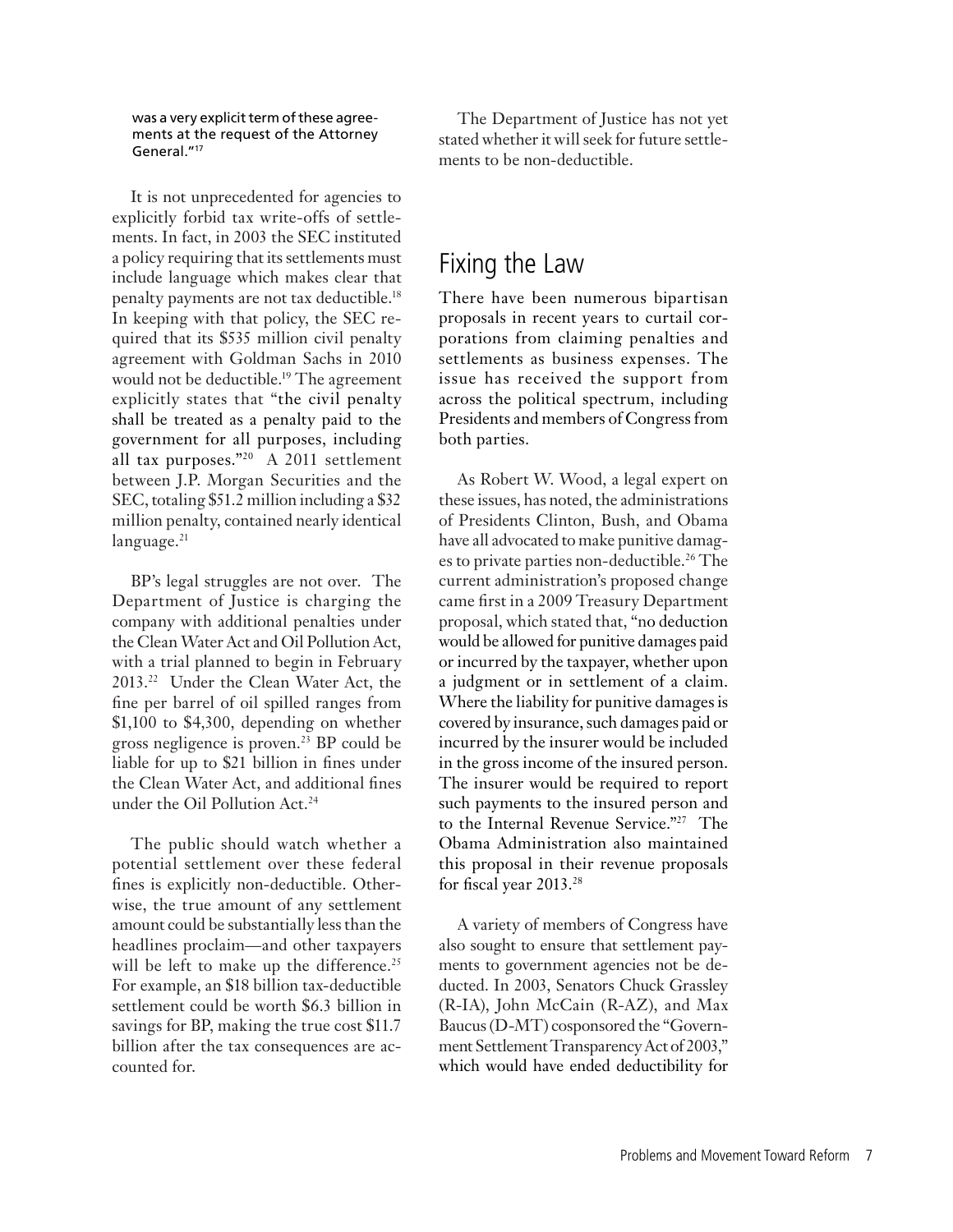settlements paid "in relation to the violation, or potential violation, of any law," with the exception of restitution payments.<sup>29</sup>

Introducing the legislation on the floor of the Senate, Senator Baucus stated that

"Over the past several months, we have become increasingly concerned about the approval of various settlements that allow penalty payments made to the government in settlement of a violation or potential violation of the law to be tax deductible. This payment structure shifts the tax burden from the wrongdoer onto the backs of the American people. This is unacceptable…With these efforts to achieve greater accountability in the business community and ensure the integrity of our financial markets, it is important that the rules governing the appropriate tax treatment of settlements be clear and adhered to by taxpayers."30

In 2006, Senator John McCain criticized the Department of Justice for not explicitly ensuring in its negotiated settlement with the defense contractor Boeing that the payments would not be tax deductible:

"My other concerns relate to how the Justice Department handled the deductibility issue. In response to a letter I sent to the Justice Department, with Chairman Warner and Finance Committee Chairman Grassley, the Department explained that its policy was not to address deductibility in its fraud settlement agreements.

While the Justice Department's policy may make sense in relatively low-quantum settlements, in high-quantum settlements, it might not. That's because how the Government addresses corporate misconduct that gives rise to settlements of \$100 million or more, has policy implications: if the settlor is permitted to recover what it pays to the Government from any thirdparty, that is, either the taxpayer or its insurers, the deterrence value and punitive effect of the settlement will be diluted. In defense procurement fraud and public corruption cases, like this one, deterrence value and punitive effect are everything.

Therefore, in high-quantum corporate fraud settlements, the Department might want to revise its policy by specifically allocating the payments under a given settlement as either penalty or otherwise, and specifically prohibit the settlor from recovering penalty from any third-party. Particularly in defense procurement fraud cases, this could really make a difference."31

In 2010, Representative Peter Welch (D-VT) introduced the Stop Deducting Damages Act, which would explicitly prohibit the deductibility of punitive damages and "include any amount paid as punitive damages in gross income for income tax purposes."32 During this past session of Congress, Representative Jo Bonner (R-AL) introduced a bill that would have forbidden any party from claiming tax deductions on any "compensatory payments" related to the Deepwater Horizon disaster.<sup>33</sup>

While all these proposals would change current law, they would also be consistent with other precedents and principles. The New York State Bar Association has noted that the tax code already prohibits the deduction of exorbitant retirement packages for business executives, as well as business expenses that a company incurs for illegal drug trafficking.34 In 1958, the Supreme Court ruled that "a finding that an expense is "necessary" cannot be made if allowance of the deduction would frustrate sharply defined national or state policies proscribing particular types of conduct, evidenced by some governmental declaration thereof," and that "in allowing deductions for income tax purposes, Congress did not intend to encourage business enterprises to violate the declared policy of a State."35

There is nothing new about rules dictating that certain business outlays be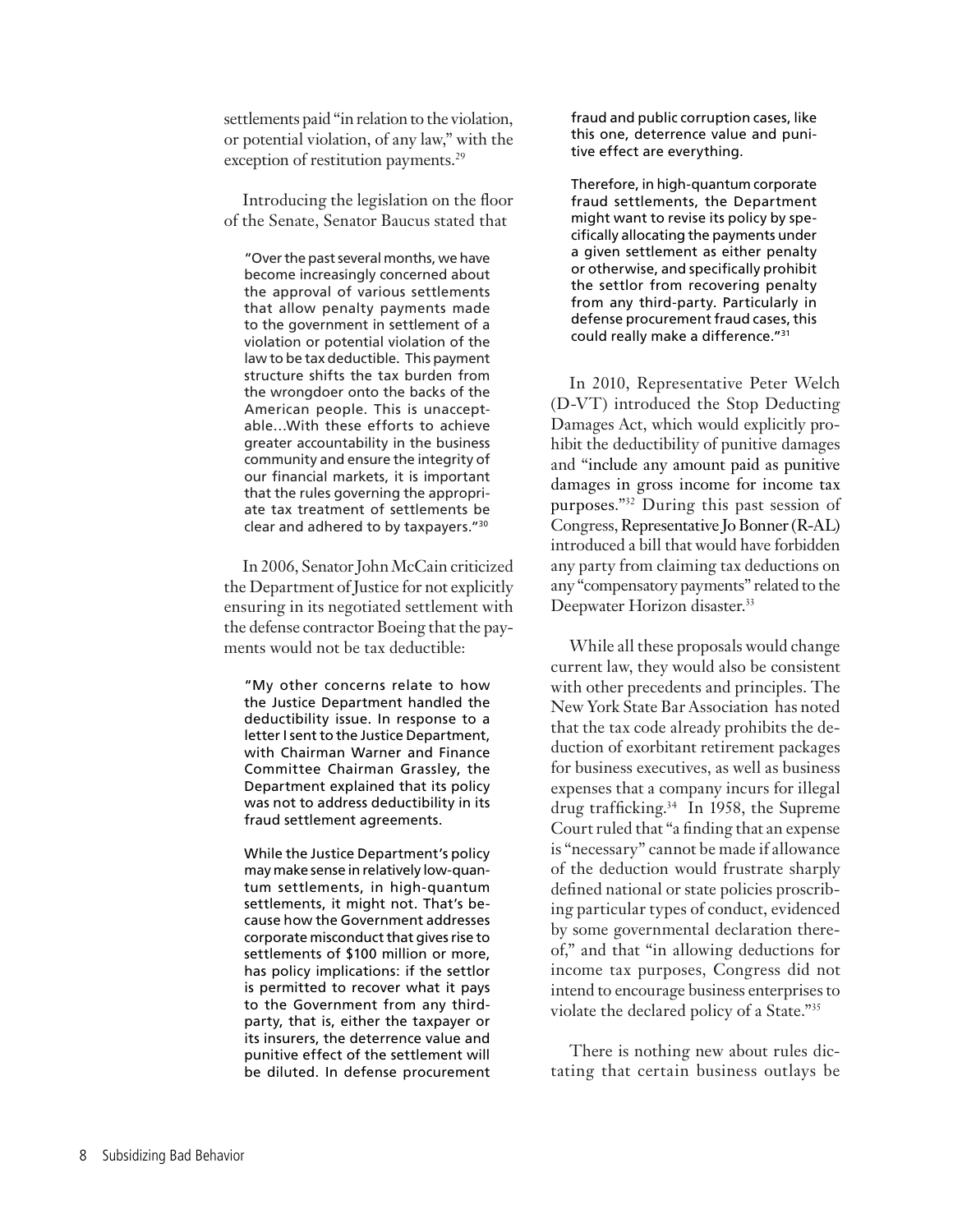treated differently for tax purposes than a firm might on its own books. It is standard practice for policy makers to determine what kind of business expenses are allowable tax deductions. IRS regulations define such things as the deductibility of business meals and entertainment. Likewise, IRS rules define the accounting of costs for stock options and asset depreciation differently than the accounting practices corporations use when reporting to shareholders. Moreover, Congress has decided to discourage certain kinds of activities by disallowing tax deductibility for: lobbying, campaign contributions, gambling losses, bribes and kickbacks, expenses related to the sale of illegal drugs, taxes paid to countries designated as supporting international terrorism, excessive "golden parachute" severance payments made to executives, and non-performance-based executive compensation over \$1 million.36

Congress has determined that the nation's tax system should reflect the notion that a company's outlays which are incurred as punishment for wrongdoing should not be treated as legitimate costs of doing business.37

### Reforming a Regulatory No-Man's Land

Confusion over which governmental body is responsible for determining tax-deductibility status of corporate settlement is one of the largest obstacles to improving enforcement and accountability. Given any ambiguity, corporations can ignore the issue of tax deductibility while negotiating a settlement and then claim that the lack of a prohibition means they can deduct the settlement costs. A study by the federal Government Accountability Office (GAO) found that agencies typically fail to negotiate with companies on tax deductibility, and even when they levy civil penalties—which aren't supposed to be deductible—companies typically deduct them anyway unless explicitly told otherwise.38 Agencies have claimed that they lack the "tax expertise" to determine tax treatment of settlements, and that such a job is best left for the IRS.39

Different agencies have differing views of their roles in addressing the issue of taxdeductibility for settlements. The SEC explicitly forbids parties they settle with from deducting penalties as normal business expenses, but does not address the status of disgorgements, which senior SEC officials contend "should be left to the IRS."40 In the GAO's 2005 report, officials from the Department of Justice's Civil Division said that the agency has a "policy of not addressing the tax treatment of settlement payments in settlements agreements."41 For this reason the Department's explicit statement in November 2012 settlement with BP is an important step forward. In the past, the IRS and Department of Justice have concurred that "DOJ's tax-neutral practices on the deductibility of civil settlement payments are appropriate."42 Agency officials also claimed that "they do not categorize the payments more specifically because doing so would add complexity to the negotiation process by adding additional factors on which to obtain agreement between the parties."43

While other agencies defer to the Internal Revenue Service, the IRS has meanwhile stated that the responsibility of defining settlements as punitive or compensatory falls to the agencies entering into settlements. One example of this policy is from a 2008 "issue paper" concerned with tax deductibility of settlements, in which the IRS states that it bases its treatment of False Claim Act settlements entirely on what is provided by the Department of Justice: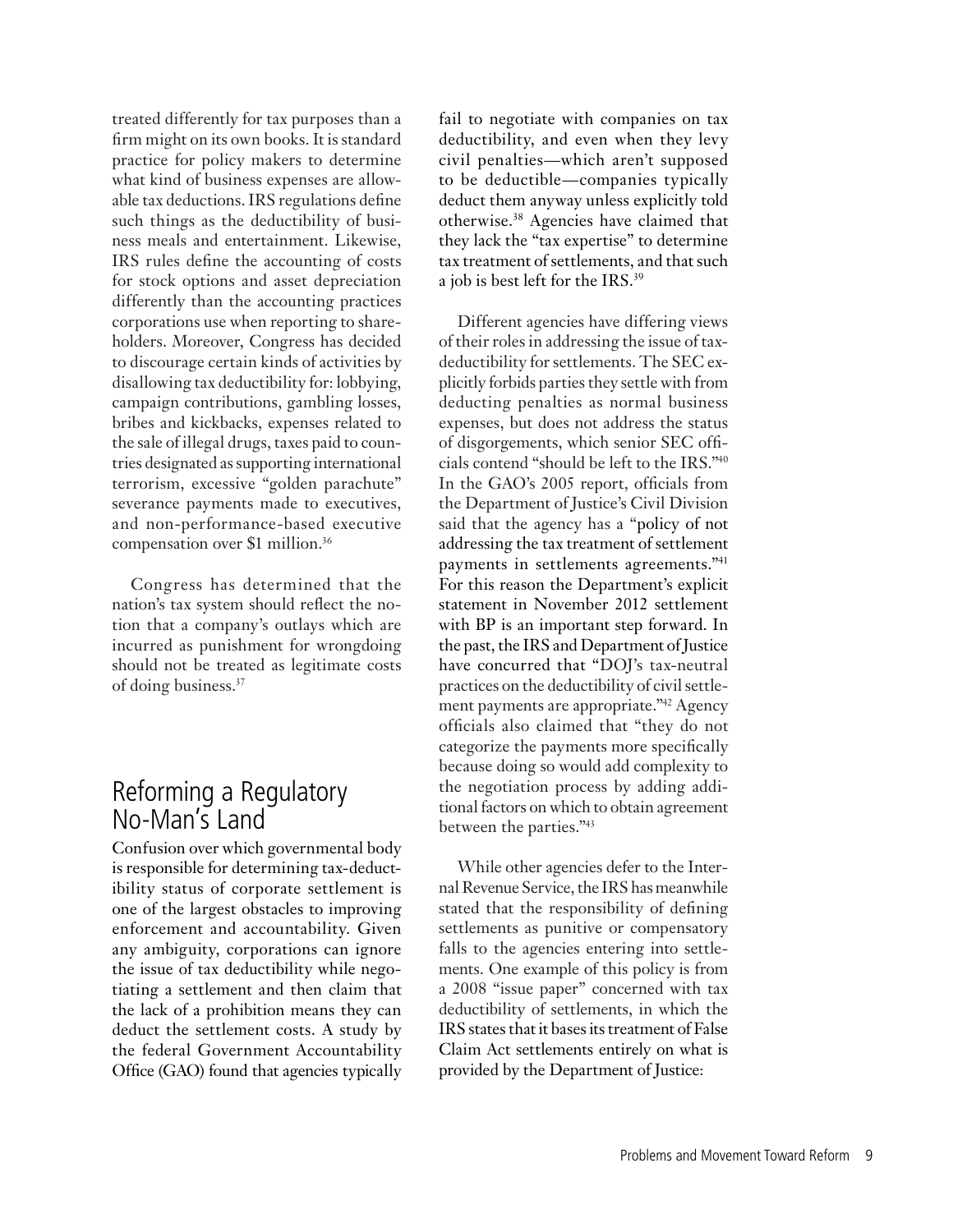"All interpretation of the FCA as it applies to each case is that of DOJ. In addition, no penalty amount is based on any computation made by IRS. All figures are those of DOJ. The entire issue is based on the facts, figures, documentary evidence and interpretation of DOJ."44

The memo goes on to explain that the DOJ's "neutrality" in the tax treatment of settlements "requires [IRS] examiners to look into these settlements and the facts behind them in order to determine if the settlement includes multiple damages, and if so, whether all or a portion of the multiples were intended to be compensation or a penalty."45

The current policies indicate that the IRS and other agencies simultaneously believe that the other party is taking up responsibility for ensuring the proper tax treatment of corporate settlements, when in reality neither takes responsibility.

However, there are signs of increased cooperation to make a real determination of tax-deductibility instead of treating such decisions as an afterthought. In the above instance, the IRS stated that even though the Department of Justice does not divide False Claim Act settlement amounts into deductible and non-deductible parts, there is an understanding that the DOJ intends payments up to the cost of the damages to be compensatory and therefore deductible, and additional payments to be punitive and therefore non-deductible. 46 The IRS explains that:

"DOJ's intent in this context is evidenced by documentation and communication between the parties in each particular case as well as testimony of the government settlement attorneys."47

The IRS has made an effort to address the problems identified in the GAO's report. Aside from two 2008 "issue papers" on tax treatment of subsidies (one of which is referenced above), the IRS and the Department of Justice are developing a system for exchanging information electronically for settlements larger than \$10 million.<sup>48</sup> The EPA agreed to share settlement information with the IRS only "upon written request," though it worked in conjunction with the IRS and the Department of Justice to enact a new policy requiring "violators to certify that they will not deduct or depreciate expenses incurred in carrying out their settlements."49

The November 2012 BP settlement also shows increased cooperation between regulators. In its press release, the Department of Justice "acknowledges and expresses its appreciation for the significant assistance provided by the SEC's Division of Enforcement."50 More coordination and improved communication could help provide clarity.

Leaving the IRS to interpret the unexpressed intent of other agencies is inherently problematic; but if the IRS and regulators are going to work together effectively, they will need to establish standardized procedures and protocols over who is responsible for collecting and providing information necessary to determine tax treatment, who is responsible for interpreting such information, and how such determinations should be made.

 The need for lawmakers to improve upon the current practice of determining "intent" is especially pressing given the magnitude of expected future settlements. These include the Libor scandal and the remaining charges in the Deepwater Horizon disaster. In addition, charges are still being brought against some of the country's largest financial institutions for conduct leading up to the 2008 financial crisis. In October 2012, new cases were brought by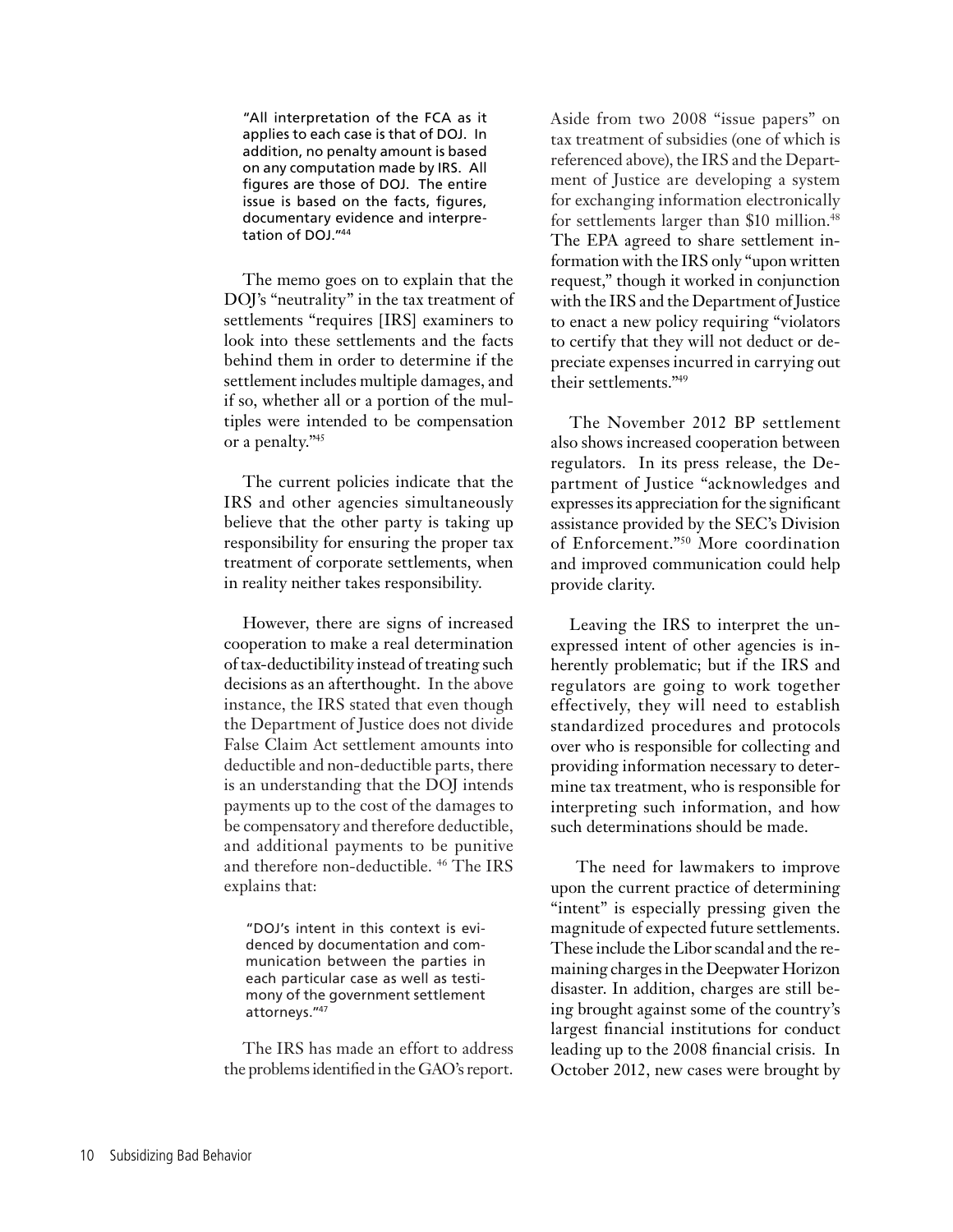U.S. attorneys against Wells Fargo<sup>51</sup> and Bank of America<sup>52</sup> for mortgage-related improprieties, while New York's Attorney General is going after Bear Stearns (now a part of J.P. Morgan Chase) for its mortgage

practices in the years prior to the crisis.<sup>53</sup> The tax treatment of these settlements will have very significant financial implications, and deserve increased attention and scrutiny.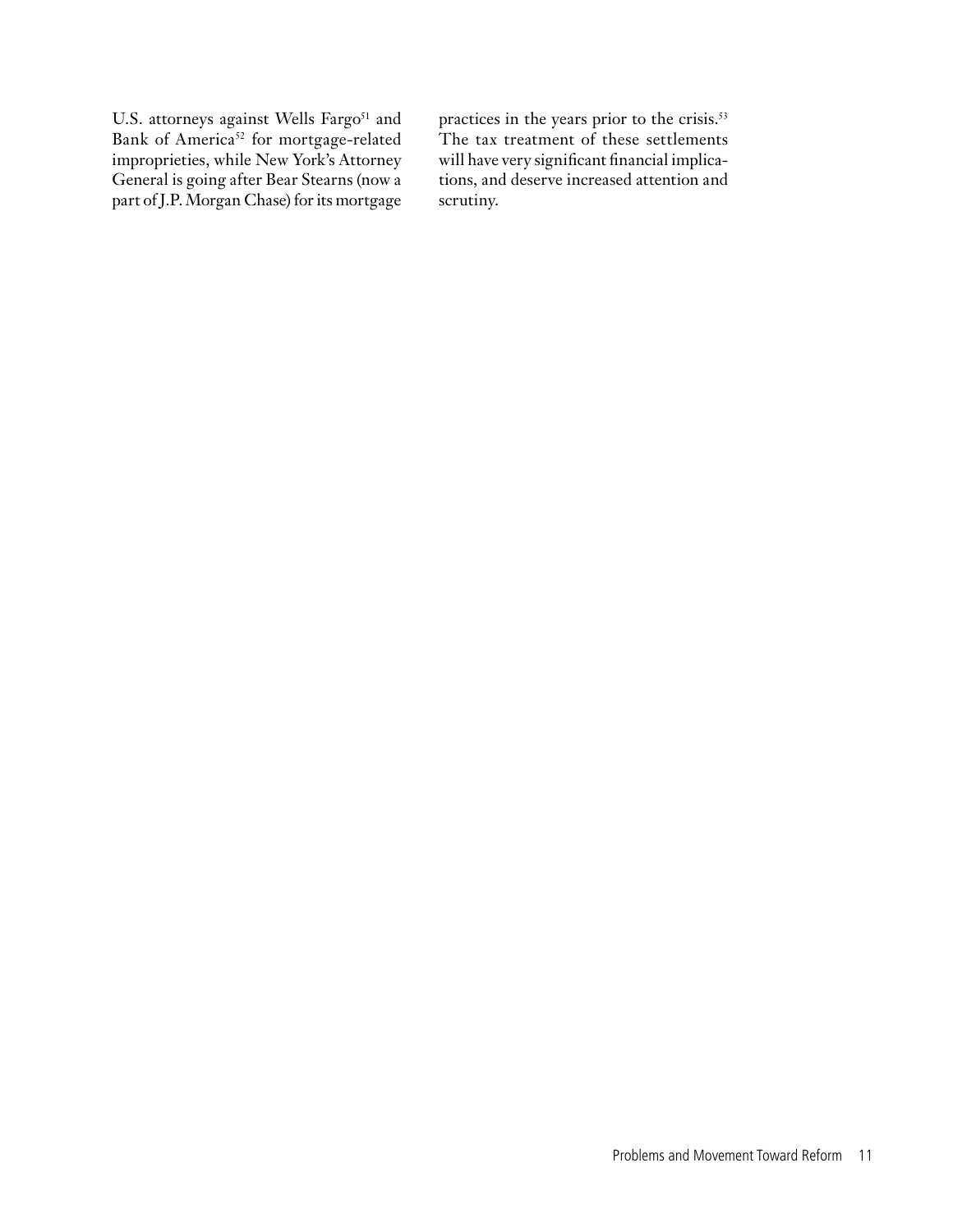### Policy Recommendations

The federal government needs to address the confusion surrounding tax deductibility of corporate settlements.<br>The recklessness and wrongdoing evihe federal government needs to address the confusion surrounding tax deductibility of corporate settlements. denced by the BP disaster and the developing Libor scandals should not be subsidized by taxpayers. The current economic and financial situation facing the nation makes the issue more pressing, since every dollar that corporate wrongdoers avoid paying as a result of deducting settlements must be made up for, whether through raised taxes, cuts to public programs, on an increase in the national debt.

Regulatory agencies should remember that they do not always need to reach out-of-court settlements with corporate wrongdoers. This was highlighted recently by criticism of the Securities and Exchange Commission for settling cases with corporate wrongdoers without requiring them to admit or deny guilt. In 2011, for example, a judge "threw out" the SEC's settlement with Citigroup, calling it "neither reasonable, nor fair, nor adequate, nor in the public interest,' and said it was hard to tell whether by settling the SEC was getting more than 'a quick headline."<sup>54</sup>

A number of reforms are necessary for when agencies do settle. We offer the following immediate and longer-term policy recommendations:

- The President should instruct federal regulatory bodies to assume full responsibility for determining the extent to which settlement payments are punitive and therefore nondeductible.
- Congress should devise a permanent legislative solution to clarify ambiguities in law and to require settlement payments to be designated in ways that will have clear consequences for whether those payments are deductible or non-deductible.
- Regulators should be instructed to publicize the expected *after-tax* amounts of settlements, which would more accurately report the net penalty paid by the corporation in the agreement. This is a matter of truth in advertising. Likewise, any company's public statements about the settlement should list how much of the settlement the company would likely pay after taxes.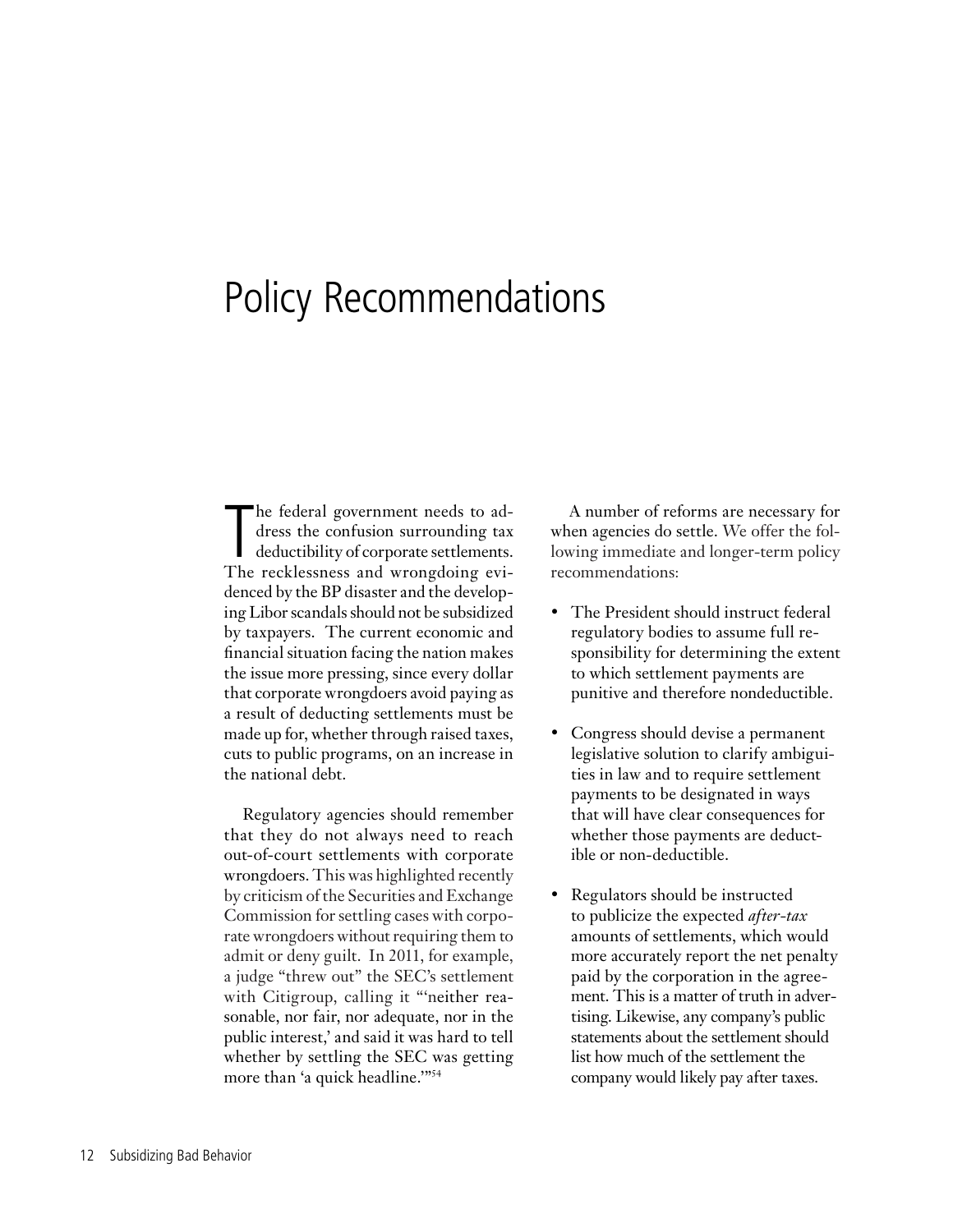- • Any publicly traded corporations that deduct part or whole of a settlement with federal agencies should be required to provide brief justification for deducting such expenses on their annual filings with the Securities and Exchange Commission (SEC).
- The Internal Revenue Service should continue its progress towards comprehensive information sharing to allow for consistent tax treatment of settlements and should develop a means of communicating with state and local governments to ensure the proper tax treatment of settlements at those levels of government.
- Building upon the November 2012 agreement with BP, agencies should

negotiate settlements to ensure against tax deductibility of expenses when companies wrongly treat public harm as an acceptable business risk. In cases where company costs truly are incurred from normal business activities or are compensation for the injured, regulators should clearly define and distinguish in the settlements, between the agreed-upon punitive payments which will not be tax-deductible and normal costs of doing business.

• Following the recommendations of the past three administrations, Congress should prohibit the deduction from taxes of settlement payments to private parties that were meant to be punishment for wrongdoing.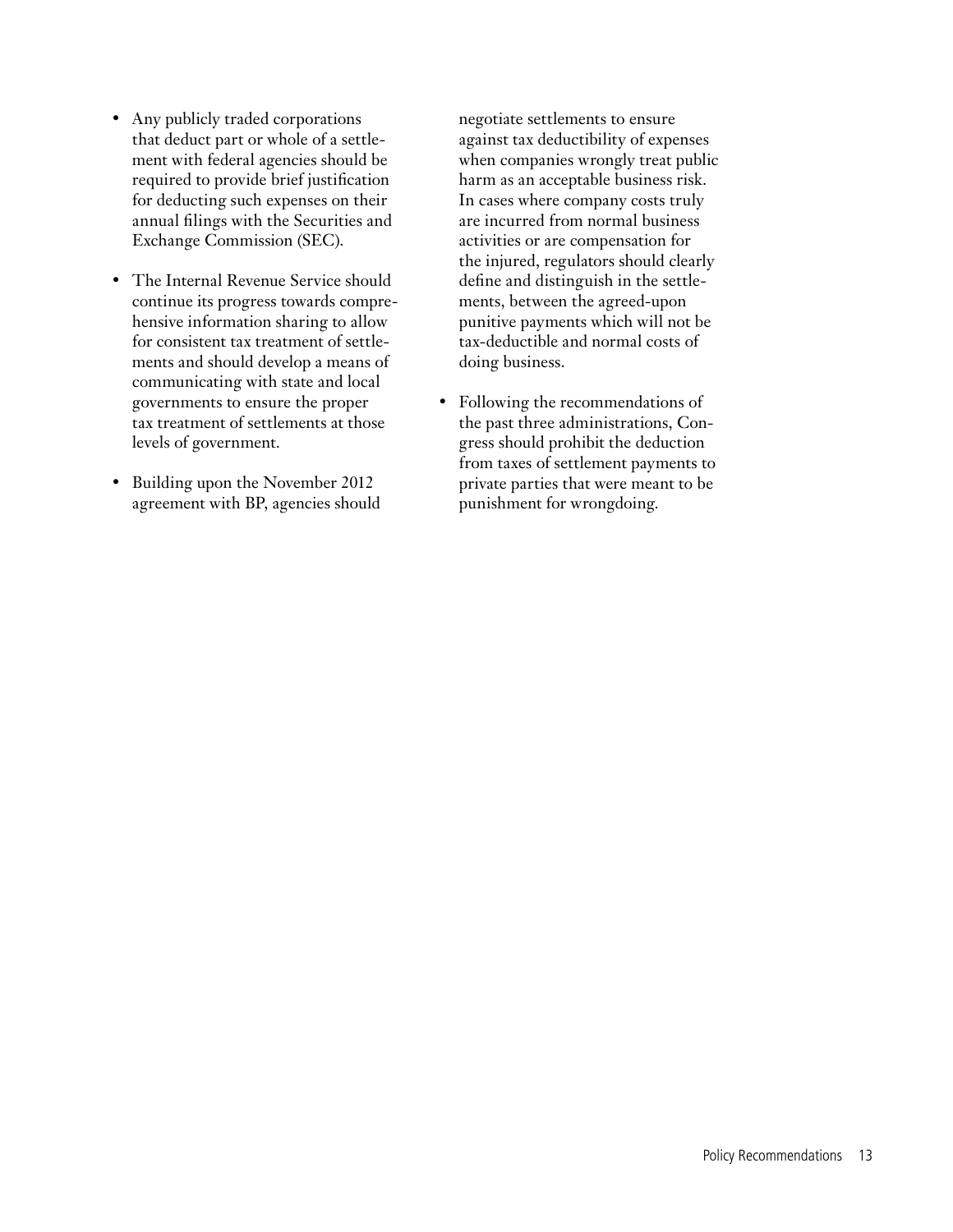### Endnotes

1 Alexandra Alper and Kristine Ridley, "Barclays paying \$453 million to settle Libor probe," Reuters, June 27, 2012, http:// www.reuters.com/article/2012/06/27/usbarclays-libor-idUSBRE85Q0J720120627.

2 Katie Thomas and Michael S. Schmidt, "Glaxo Agrees to Pay \$3 Billion in Fraud Settlement," New York Times, July 2, 2012, http://www.nytimes. com/2012/07/03/business/glaxosmithklineagrees-to-pay-3-billion-in-fraud-settlement.html?pagewanted=all&\_r=0.

3 Charles Riley, "ING to pay \$619 million for Cuba, Iran dealings," CNNMoney, June 12, 2012, http://money.cnn. com/2012/06/12/news/companies/ingbank-iran/index.htm.

4 Marcy Gordon, "Amex paying \$112.5M in late-fee settlements," Associated Press, October 2, 2012, http://www.usatoday. com/story/money/business/2012/10/01/ amex-refunds/1607569/.

5 David Benoit, "Bank of America's Settlements: \$29 Billion Since 2009," Wall Street Journal, September 28, 2012, http:// blogs.wsj.com/deals/2012/09/28/bank-ofamericas-settlements-29-billion-since-2009/.

6 Code of Federal Regulations, Title 26, Chapter I, Subchapter A, Part 1, Section 1.162-21, accessed from the Legal Information Institute, Cornell University Law School, http://www.law.cornell.edu/ cfr/text/26/1.162-21.

7 Code of Federal Regulations, Title 26, Chapter I, Subchapter A, Part 1, Section 1.162-21, accessed from the Legal Information Institute, Cornell University Law School, http://www.law.cornell.edu/ cfr/text/26/1.162-21. Emphasis added.

8 Code of Federal Regulations, Title 26, Chapter I, Subchapter A, Part 1, Section 1.162-21(b)(2), as quoted in Robert W. Wood, "Cleaning Up: Tax Deductions for Restitution, Fines, and Penalties," Tax Notes, January 26, 2009, http://woodllp.com/Publications/Articles/pdf/Tn1220126.pdf

9 Code of Federal Regulations, Title 26, Chapter I, Subchapter A, Part 1, Section 1.162-21, accessed from the Legal Information Institute, Cornell University Law School, http://www.law.cornell.edu/cfr/ text/26/1.162-21.

10 Code of Federal Regulations, Title 26, Chapter I, Subchapter A, Part 1, Section 1.162-21, accessed from the Legal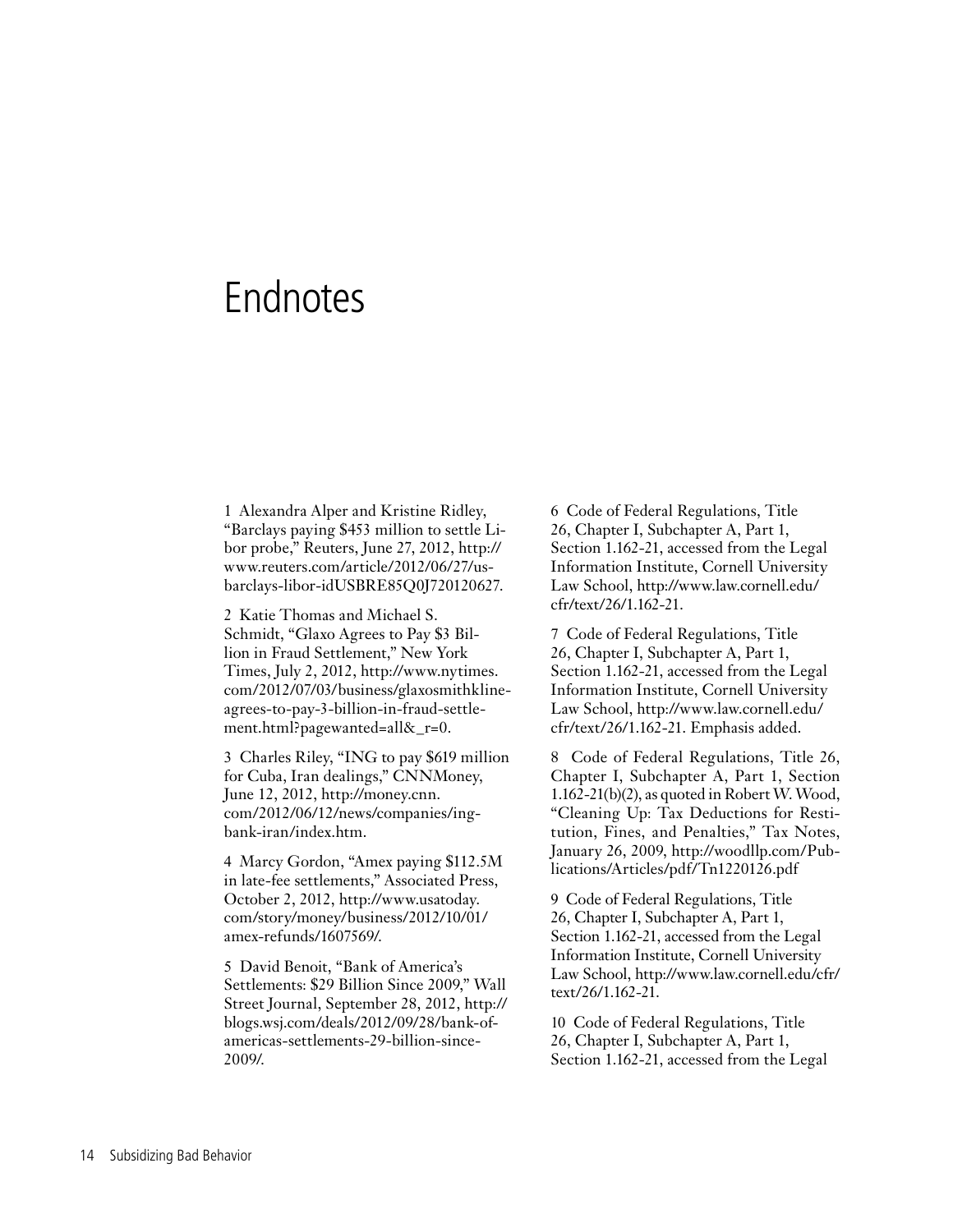Information Institute, Cornell University Law School, http://www.law.cornell. edu/cfr/text/26/1.162-21. Tax scholar Robert Wood defines compensatory fines as payments which are "imposed only to compensate a governmental entity for harm it has suffered, as distinguished from a fine with a punitive motivation." See Robert W. Wood, "Cleaning Up: Tax Deductions for Restitution, Fines, and Penalties," Tax Notes, January 26, 2009, http://woodllp.com/Publications/Articles/ pdf/Tn1220126.pdf

11 Neil King, Jr., "BP Seeks Tax Cut on Cleanup Costs," Wall Street Journal, July 28 2010, http://online.wsj.com/article/SB1 000142405274870329270457539364016803 0582.html.

12 Daniel Politi, "BP Reaches Settlement in Gulf Spill," Slate, March 3, 2012, http:// slatest.slate.com/posts/2012/03/03/bp\_ reaches\_7\_8\_billion\_gulf\_spill\_settlement. html.

13 ''Tax Deductions Will Help Exxon Slip Away From Much of Its Oil Spill Liability, Says CRS,'' *Highlights & Documents*  (Mar.21, 1991), p. 2853, as quoted in Robert W. Wood, "BP, Oil, and Deducting Punitive Damages," *Tax Notes*, August 9, 2010. Exxon effectively paid less than half of the value of the settlement, but much of this reduction was because the settlement was allowed to be paid over many years when the value of each dollar had been reduced by inflation.

14 Department of Justice, "BP Exploration and Production Inc. Agrees to Plead Guilty to Felony Manslaughter, Environmental Crimes and Obstruction of Congress Surrounding Deepwater Horizon Incident," November 15, 2012, http://www.justice.gov/opa/pr/2012/ November/12-ag-1369.html.

15 Clifford Krauss and Jon Schwartz, "BP Will Plead Guilty and Pay Over \$4 Billion," New York Times, November 15, 2012, http://www.nytimes. com/2012/11/16/business/global/16ihtbp16.html?pagewanted=all.

16 Steve Mufson, "BP settles criminal charges for \$4 billion in spill; supervisors indicted on manslaughter," Washington Post, November 15, 2012, http://www. washingtonpost.com/business/economy/ bp-to-pay-billions-in-gulf-oil-spill-settlement/2012/11/15/ba0b783a-2f2e-11e2- 9f50-0308e1e75445\_story.html.

17 *Wall Street Journal*, "Justice Dept. Officials Answer Questions About BP," Nov. 15, 2012, video available at http:// live.wsj.com/video/justice-dept-officialsanswer-questions-about-bp/153BD9BD-2852-4524-B6CC-91F1D2C932F7. html#!153BD9BD-2852-4524-B6CC-91F1D2C932F7 , see especial at 3:07.

18 U.S. Government Accountability Office, "Systematic Information Sharing Would Help IRS Determine the Deductibility of Civil Settlement Payments," September 15, 2005, http:// www.gao.gov/products/GAO-05-747.

19 Ryan J. Donmoyer, "Goldman Waives Tax Deduction on SEC Settlement," Bloomberg, July 16, 2010, http:// bloomberg.com/news/2010-07-16/ goldman-waives-tax-deduction-on-secsettlement.html.

20 Securities and Exchange Commission, "Consent of Defendant Goldman, Sachs & Co.," July 14, 2010, http://www.sec.gov/ litigation/litreleases/2010/consent-pr2010- 123.pdf

21 United States District Court, District of New Jersey, "Final Judgment as to Defendant J.P. Morgan Securities LLC," July 8, 2011, http://www.sec.gov/litigation/ litreleases/2011/lr22031-judgment.pdf

22 Department of Justice, "BP Exploration and Production Inc. Agrees to Plead Guilty to Felony Manslaughter, Environmental Crimes and Obstruction of Congress Surrounding Deepwater Horizon Incident," November 15, 2012, http://www. justice.gov/opa/pr/2012/November/12-ag-1369.html.

23 Neil King, Jr., "BP Seeks Tax Cut on Cleanup Costs," Wall Street Journal, July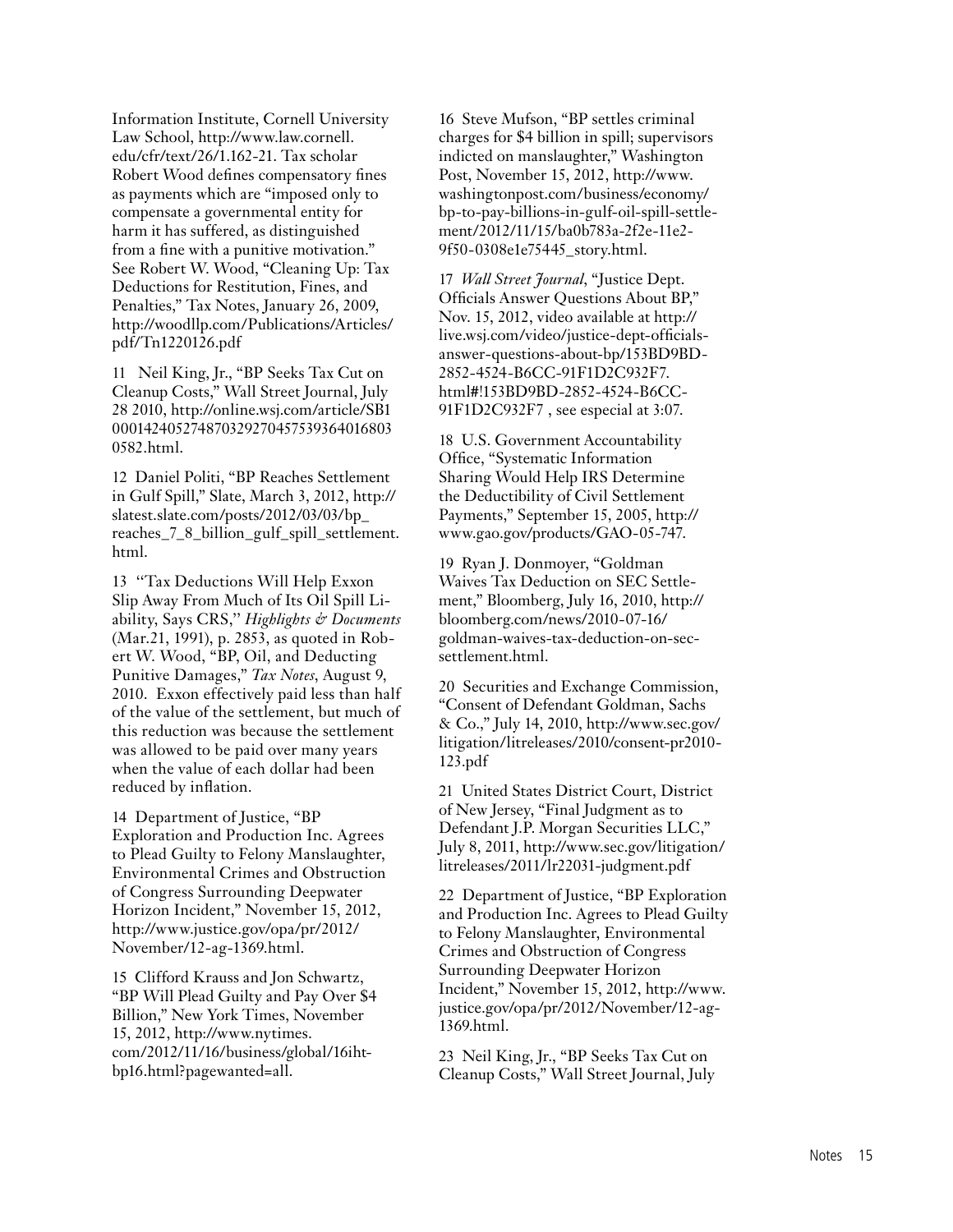28 2010, http://online.wsj.com/article/SB1 000142405274870329270457539364016803 0582.html.

24 Despite Accord, Spill Aftermath Shadows BP," *New York Times*, November 16, 2012.

25 If the settlement doesn't explicitly make the payments non-deductible, then there's a question of law whether the settlement was meant as punishment, and hence would be non-deductible, or meant to compensate for a loss, and hence be deductible. The tax law question isn't whether the agreement expressly labels the payments as non-deductible, but rather whether the payments were punitive or compensatory.

26 Robert W. Wood, "BP, Oil, and Deducting Punitive Damages," Tax Notes, August 9, 2010, http://www.woodllp.com/ Publications/Articles/pdf/BP\_Oil\_and\_ Deducting\_Punitive\_Damages.pdf

27 U.S. Department of the Treasury, "General Explanations of the Administration's Fiscal Year 2010 Revenue Proposals," May 2009, http://www. treasury.gov/resource-center/tax-policy/ Documents/General-Explanations-FY2010.pdf, as quoted in Robert W. Wood, "BP, Oil, and Deducting Punitive Damages," Tax Notes, August 9, 2010, http://www.woodllp.com/Publications/ Articles/pdf/BP\_Oil\_and\_Deducting\_ Punitive\_Damages.pdf.

28 U.S. Department of the Treasury, "General Explanations of the Administration's Fiscal Year 2013 Revenue Proposals," February 2012, http://www. treasury.gov/resource-center/tax-policy/ Documents/General-Explanations-FY2013.pdf.

29 Bill Summary & Status, 108th Congress (2003-2004), S. 936, CRS Summary, accessed from THOMAS, Library of Congress, November 28, 2012, http:// thomas.loc.gov/cgi-bin/bdquery/z?d108: SN00936:@@@D&summ2=m&.

30 U.S. Government Printing Office, "Congressional Record – Senate," S5487, April 29, 2003, http://www.gpo.gov/fdsys/ pkg/CREC-2003-04-29/pdf/CREC-2003- 04-29-pt1-PgS5486.pdf#page=2

31 Senator John McCain, "McCain Statement on Boeing Settlement," August 1, 2006, http://www.mccain. senate.gov/public/index.cfm?FuseActio n=PressOffice.PressReleases&Content Record\_id=7879f6e9-c8de-4e18-901d-991a960e4a2c&Region\_id=&Issue\_id=

32 Bill Summary & Status, 111<sup>th</sup> Congress (2009-2010), H.R. 5994, CRS Summary, accessed from THOMAS, Library of Congress, November 28, 2012, http:// thomas.loc.gov/cgi-bin/bdquery/z?d111: HR05994:@@@D&summ2=m&.

33 Pete Kasperowicz, "GOP Member proposes bill blocking possible tax break for BP," The Hill, October 29, 2012, http://thehill.com/blogs/floor-action/ house/264535-gop-member-proposes-billblocking-possible-tax-break-for-bp.

34 Victor Zonana, "Report on the Deductibility of Punitive Damages," NYSBA Tax Section Report #1000, New York State Bar Association, 2001, http://www.nysba.org/Content/ ContentFolders20/TaxLawSection/ TaxReports/1000report.pdf.

35 356 U.S. 30, Tank Truck Rentals, Inc. v. Commissioner, accessed from http://supreme.justia.com/cases/federal/ us/356/30/case.html.

36 David I. Walker, "Suitable for Framing: Business Deductions in a Net Income Tax System," *William & Mary Law Review*, 52, 1247 (2010-2011).

37 *Ibid*. Walker argues that policy makers may also choose disallowing tax deductibility as an alternative to simply mandating greater fines and penalties for political reasons. While Walker describes ways in which tax disallowances may not be optimally targeted, they do have the advantage that they apply only to profitable companies and thus only to companies that are profiting after harming the public.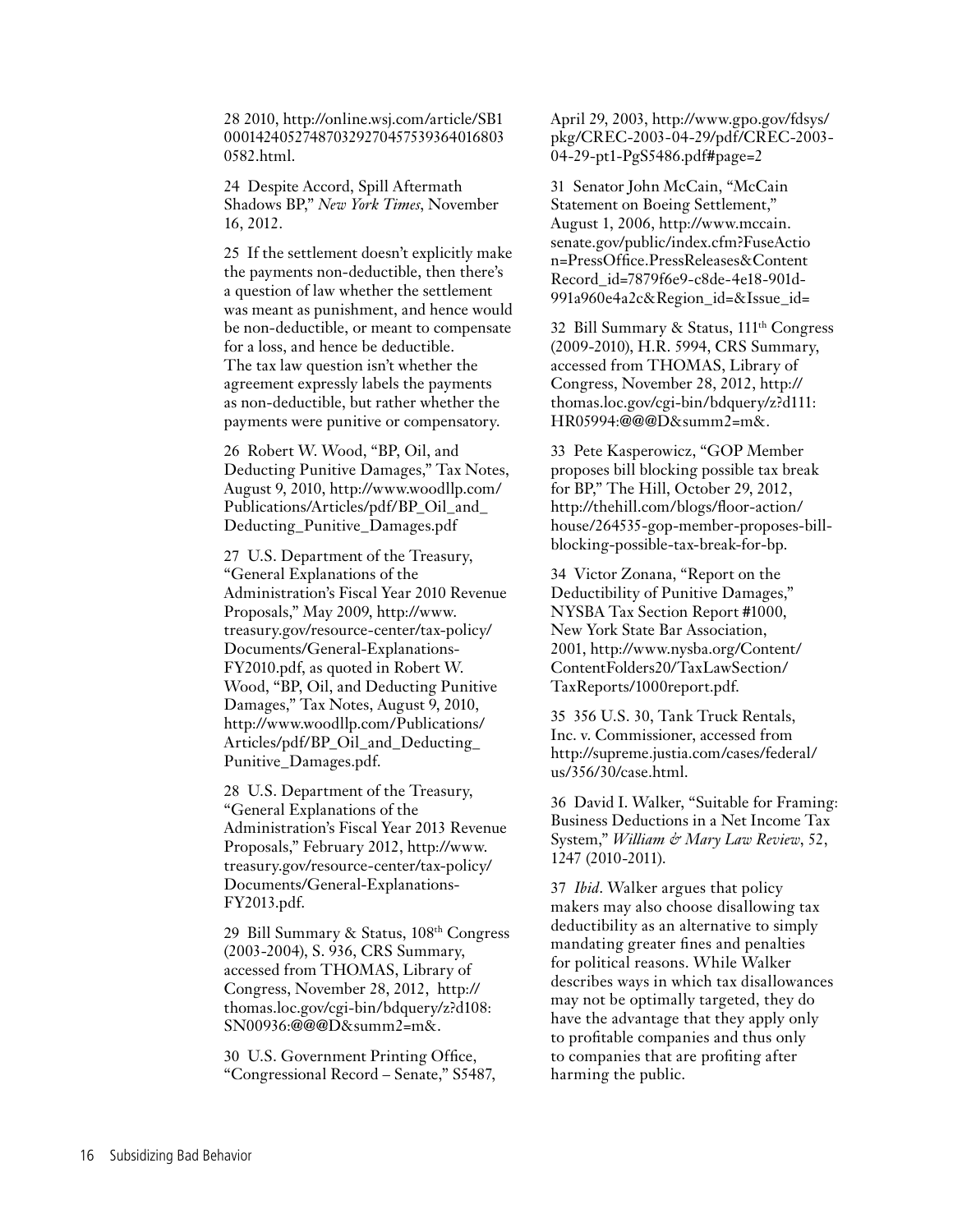38 U.S. Government Accountability Office, "Systematic Information Sharing Would Help IRS Determine the Deductibility of Civil Settlement Payments," September 15, 2005, http://www.gao. gov/products/GAO-05-747.

#### 39 *Ibid*.

40 U.S. Government Accountability Office, "Systematic Information Sharing Would Help IRS Determine the Deductibility of Civil Settlement Payments," September 15, 2005, http:// www.gao.gov/products/GAO-05-747.

41 U.S. Government Accountability Office, "Systematic Information Sharing Would Help IRS Determine the Deductibility of Civil Settlement Payments," September 15, 2005, http:// www.gao.gov/products/GAO-05-747.

42 U.S. Government Accountability Office, "Systematic Information Sharing Would Help IRS Determine the Deductibility of Civil Settlement Payments," September 15, 2005, http:// www.gao.gov/products/GAO-05-747.

43 U.S. Government Accountability Office, "Systematic Information Sharing Would Help IRS Determine the Deductibility of Civil Settlement Payments," September 15, 2005, http:// www.gao.gov/products/GAO-05-747.

44 Internal Revenue Service, "Coordinated Issue - All Industries - False Claims Act Settlements With Department Of Justice (DOJ)," September 5, 2008, http://www.irs.gov/Businesses/ Coordinated-Issue---All-Industries-- -False-Claims-Act-Settlements-With-Department-Of-Justice-%28DOJ%29.

45 Internal Revenue Service, "Coordinated Issue - All Industries - False Claims Act Settlements With Department Of Justice (DOJ)," September 5, 2008, http://www. irs.gov/Businesses/Coordinated-Issue- --All-Industries---False-Claims-Act-Settlements-With-Department-Of-Justice- %28DOJ%29.

46 Internal Revenue Service, "Coordinated Issue - All Industries - False Claims Act Settlements With Department Of Justice (DOJ)," September 5, 2008, http://www.irs.gov/Businesses/ Coordinated-Issue---All-Industries-- -False-Claims-Act-Settlements-With-Department-Of-Justice-%28DOJ%29.

47 Internal Revenue Service, "Coordinated Issue - All Industries - False Claims Act Settlements With Department Of Justice (DOJ)," September 5, 2008, http://www.irs.gov/ Businesses/Coordinated-Issue---All-Industries---False-Claims-Act-Settlements-With-Department-Of-Justice-%28DOJ%29.

48 U.S. Government Accountability Office, "Systematic Information Sharing Would Help IRS Determine the Deductibility of Civil Settlement Payments," September 15, 2005, http:// www.gao.gov/products/GAO-05-747. Located under "Comments" in the section labeled "Recommendation for Executive Action."

49 U.S. Government Accountability Office, "Systematic Information Sharing Would Help IRS Determine the Deductibility of Civil Settlement Payments," September 15, 2005, http:// www.gao.gov/products/GAO-05-747. Located under "Comments" in the section labeled "Recommendation for Executive Action."

50 Department of Justice, "BP Exploration and Production Inc. Agrees to Plead Guilty to Felony Manslaughter, Environmental Crimes and Obstruction of Congress Surrounding Deepwater Horizon Incident," November 15, 2012, http://www. justice.gov/opa/pr/2012/November/12-ag-1369.html.

51 Rick Rothacker and Aruna Viswanatha,"UPDATE 2-U.S. sues Wells Fargo in civil mortgage fraud case,"Reuters, October 9, 2012, http://www.reuters.com/ article/2012/10/09/wellsfargo-lawsuitidUSL1E8L9HPF20121009.